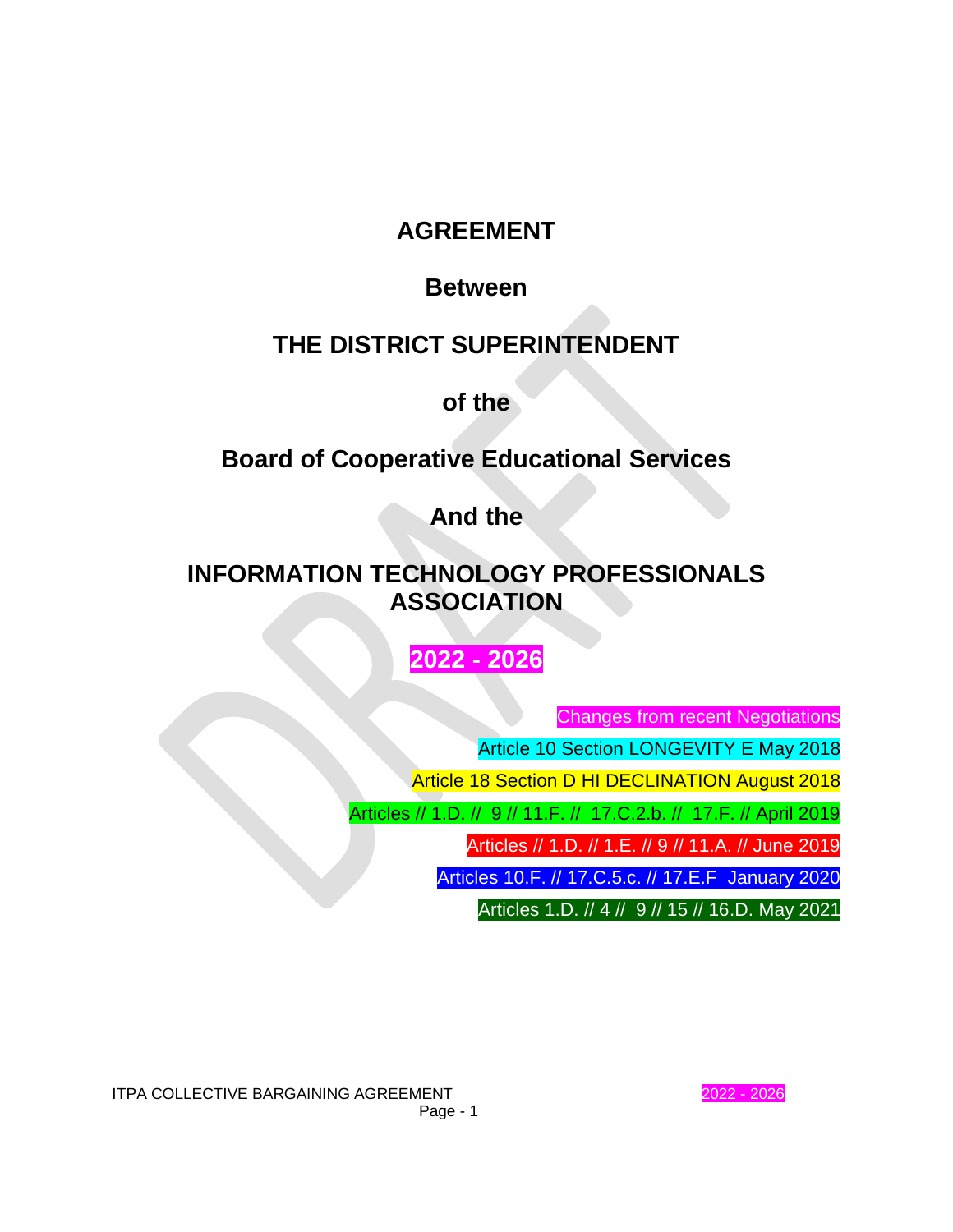# **Table of Contents**

| Article 1 |  |
|-----------|--|
| Article 2 |  |
| Article 3 |  |
| Article 4 |  |
| Article 5 |  |
| Article 6 |  |
| Article 7 |  |
| Article 8 |  |
| Article 9 |  |
|           |  |
|           |  |
|           |  |
|           |  |
|           |  |
|           |  |
|           |  |
|           |  |
|           |  |
|           |  |
|           |  |
|           |  |
|           |  |
|           |  |
|           |  |
|           |  |

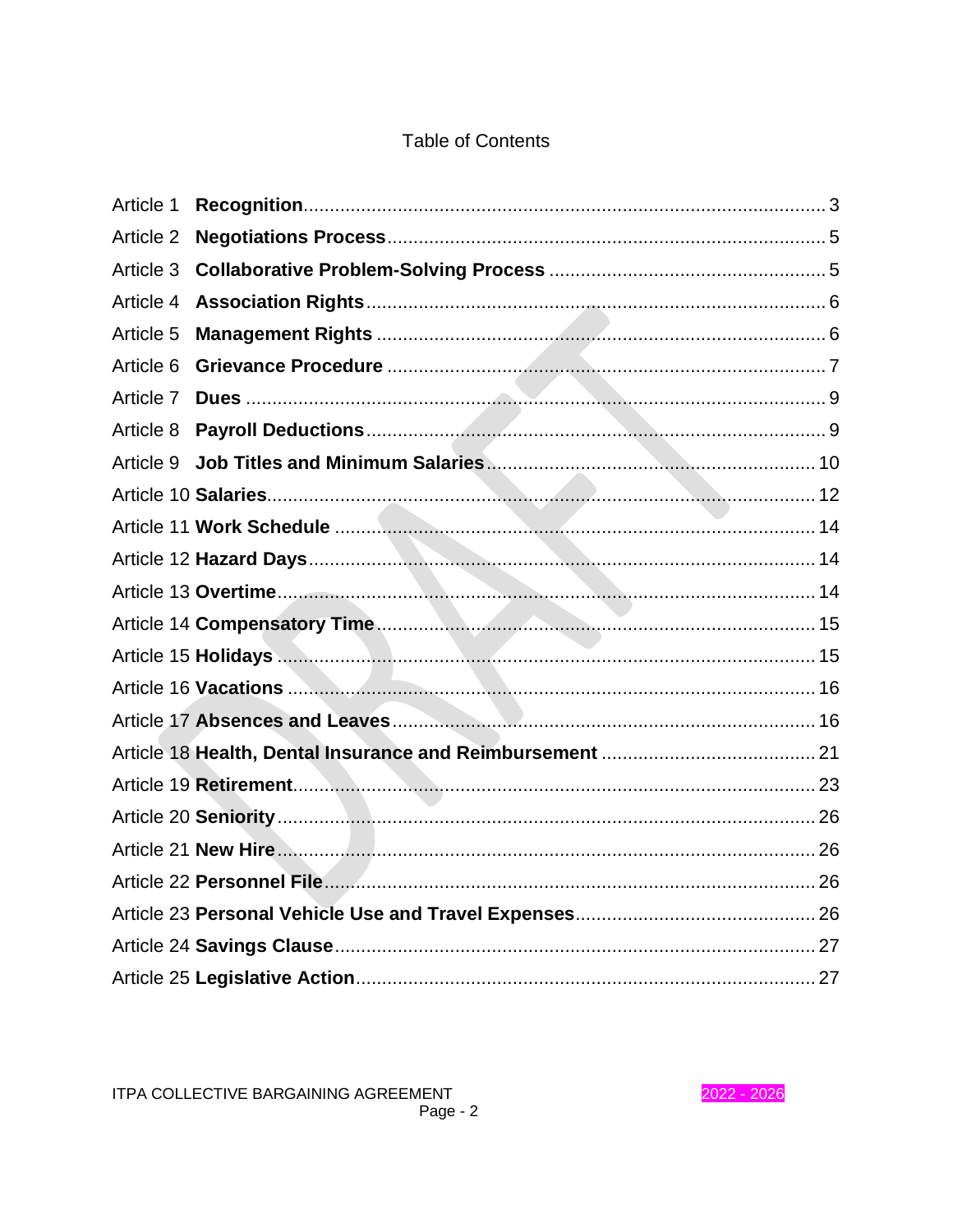This agreement is made and entered into by and between the BOARD OF COOPERATIVE EDUCATIONAL SERVICES, SOLE SUPERVISORY DISTRICT ("BOCES") and the INFORMATION TECHNOLOGY PROFESSIONALS ASSOCIATION ("ITPA"); and has as its purpose harmonious relations between the BOCES and the ITPA, the establishment of an equitable and peaceful procedure for the resolution of disputes, and the establishment of rates of pay, hours, and other conditions of employment.

# Article 1 **Recognition**

A. Recognition of ITPA

The Board of Cooperative Educational Services, Sole Supervisory District recognizes the Information Technology Professionals Association as the sole and exclusive negotiating representative for all full-time employees in the defined bargaining unit as described in Section D of this Article. The BOCES will not negotiate or meet with any other employee organization in the determination of salaries, hours of work, fringe benefits, or any other terms and conditions of employment, or for the administration of grievances and disputes arising thereunder. The BOCES and the ITPA agree to the above pursuant to section 208 of Civil Service Law.

- B. The ITPA affirms that it does not assert the right to strike against the BOCES and it shall not cause, instigate, encourage nor condone a strike.
- C. The parties agree that no person will be penalized in any way or suffer any professional disadvantage by reason of participation in the Collective Bargaining Unit, as representative, bargaining agent or duly elected officer.
- D. Collective Bargaining Unit

For the purpose of this Collective Bargaining Agreement ("Agreement"), the term "Employee(s)" shall mean personnel working for BOCES in the following titles at least twenty (20) hours per week on a regular, scheduled basis:

| <b>Associate Coordinator - Managed Services - Level 1</b>            |             |
|----------------------------------------------------------------------|-------------|
| <b>Associate Coordinator - Managed Services - Level 2</b>            |             |
| <b>Associate Coordinator - Managed Services - Level 3</b>            |             |
| Associate Coordinator for Data Security and Privacy - Level 1        |             |
| <b>Associate Coordinator for Data Security and Privacy - Level 2</b> |             |
| <b>Associate Coordinator for Data Security and Privacy - Level 3</b> |             |
| <b>Business Analyst (BOCES) - Level 1</b>                            |             |
| <b>Business Analyst (BOCES) - Level 2</b>                            |             |
| <b>Business Analyst (BOCES) - Level 3</b>                            |             |
| <b>Computer Programmer - Level 1</b>                                 |             |
| <b>Computer Programmer - Level 2</b>                                 |             |
| <b>Computer Programmer - Level 3</b>                                 |             |
| Computer Programmer / Analyst - Level 1                              |             |
| Computer Programmer / Analyst - Level 2                              |             |
| Computer Programmer / Analyst - Level 3                              |             |
| <b>ITPA COLLECTIVE BARGAINING AGREEMENT</b>                          | 2022 - 2026 |
| Page - $3$                                                           |             |

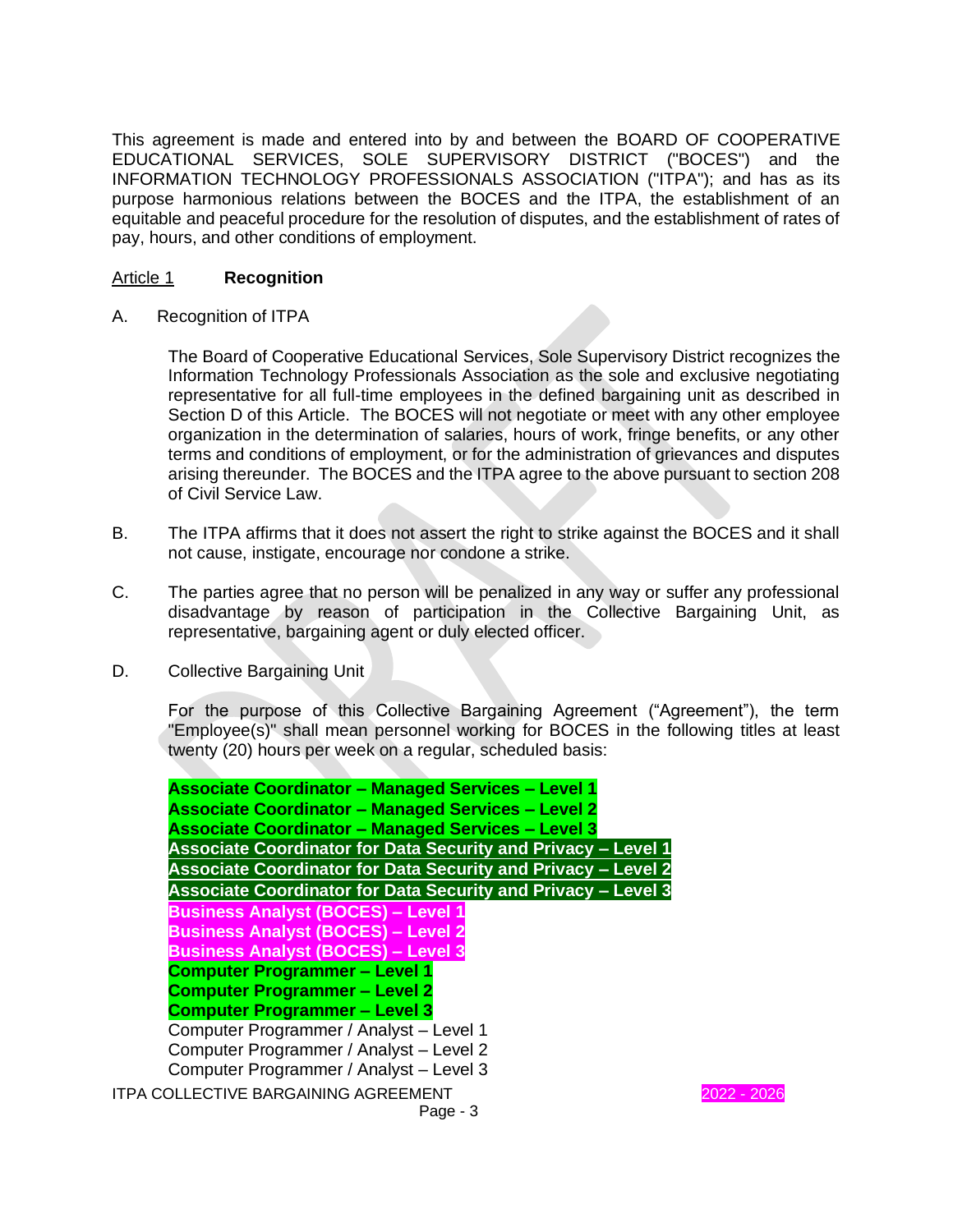Computer Services Coordinator – Level 1 Computer Services Coordinator – Level 2 Computer Services Coordinator – Level 3 **Data Analyst – Level 1 Data Analyst – Level 2 Data Analyst – Level 3 Data Visualization Specialist – Level 1 Data Visualization Specialist – Level 2 Data Visualization Specialist – Level 3** Data Security and Privacy Coordinator – Level 1 Data Security and Privacy Coordinator – Level 2 Data Security and Privacy Coordinator - Level 3 **Engineer IT – Level 1 Engineer IT – Level 2 Engineer IT – Level 3** Graphics Assistant – Level 1 Graphics Assistant – Level 2 Graphics Assistant – Level 3 Information Technology Assistant (**BOCES)** Information Technology Project Coordinator – Level 1 Information Technology Project Coordinator – Level 2 Information Technology Project Coordinator – Level 3 **Microcomputer Specialist** Network Engineer – Level 1 Network Engineer – Level 2 Network Engineer – Level 3 Network Specialist – Level 1 Network Specialist – Level 2 Network Specialist – Level 3 PC/LAN Technician – Level 1 PC/LAN Technician – Level 2 PC/LAN Technician – Level 3 Software Support Specialist – Level 1 Software Support Specialist – Level 2 Software Support Specialist – Level 3 Systems Training Assistant – Level 1 Systems Training Assistant – Level 2 Systems Training Assistant – Level 3 Web Application Developer – Level 1 Web Application Developer – Level 2 Web Application Developer – Level 3 Website Coordinator – Level 1 Website Coordinator – Level 2 Website Coordinator – Level 3

E. Employees typically work thirty-nine (39) hours per week, twelve (12) months per year and will be eligible to receive full benefits as described in this Agreement. No employee

ITPA COLLECTIVE BARGAINING AGREEMENT **1999 12021 - 2026** 2022 - 2026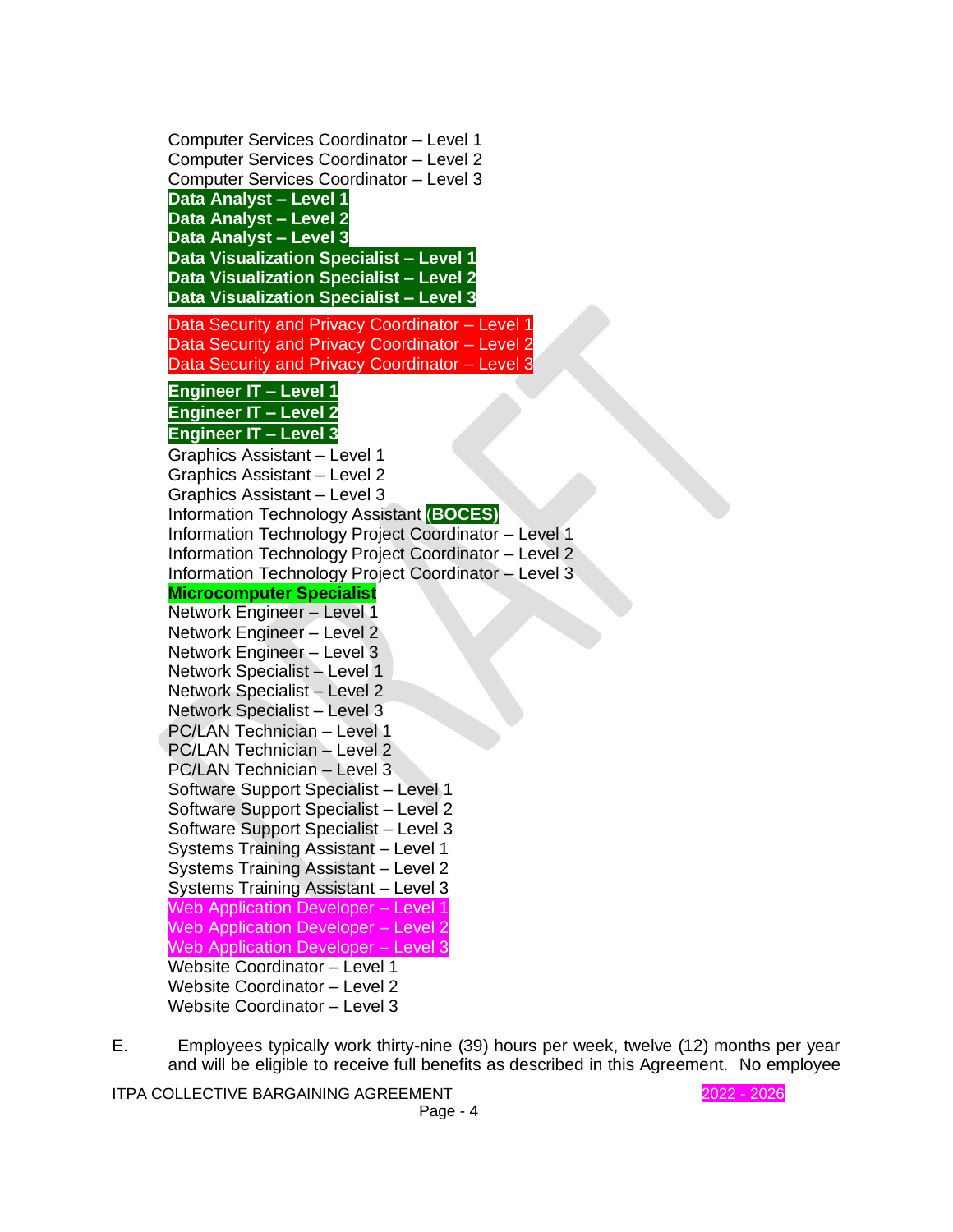will work less than twenty (20) hours per week on a regularly salaried basis and any employee so described shall receive prorated salary and prorated benefits.

### Article 2 **Negotiations Process**

A. Purpose

Since BOCES is a service agency responsible for meeting the ongoing needs of its clients, ongoing flexibility and change will be required for BOCES to continue as a healthy, responsive organization. Therefore, it is agreed that it is in the mutual interest of all parties to establish a collaborative process for considering and making recommendations on proposed changes affecting the terms and conditions of employment identified in this Agreement.

B. Collaborative Bargaining Process

The collaborative bargaining process will follow the models proposed by Fisher and Ury (interest bargaining) and Covey (win-win agreements). These two models emphasize effective communications to understand the needs and interests of the other parties and then pursuit of solutions that successfully accommodate the needs and interests of both parties. Where possible, external criteria or standards are to be used to judge the appropriateness of the proposed solutions. Rather than making the negotiations process something that occurs annually or when the existing Agreement ends, ongoing problem-solving and changes will be accommodated by an ongoing collaborative bargaining process. Once consensus is reached, proposed changes to the Agreement will require approvals by the official representatives of the two parties to the Agreement.

- C. Collaborative Bargaining Team
	- 1. Membership This Team will consist of a maximum of three ITPA representatives and three BOCES representatives. Outside consultants may be used.
	- 2. Meetings The Team will meet at least bi-monthly at times and locations mutually agreed upon.
	- 3. Study Teams It is anticipated that the Team may wish to create study teams to investigate specific issues or problems and to report back to the Team with recommended solutions to these specific issues or problems. Study teams, when established, will only deal with the issue or issues for which they were created and charged.

# Article 3 **Collaborative Problem-Solving Process**

A. Purpose

In order to assure ongoing communication and cooperation among the parties to this Agreement, a communication/problem-solving/conflict resolution process is needed. The goal is to solve problems and resolve conflicts as quickly and effectively as possible.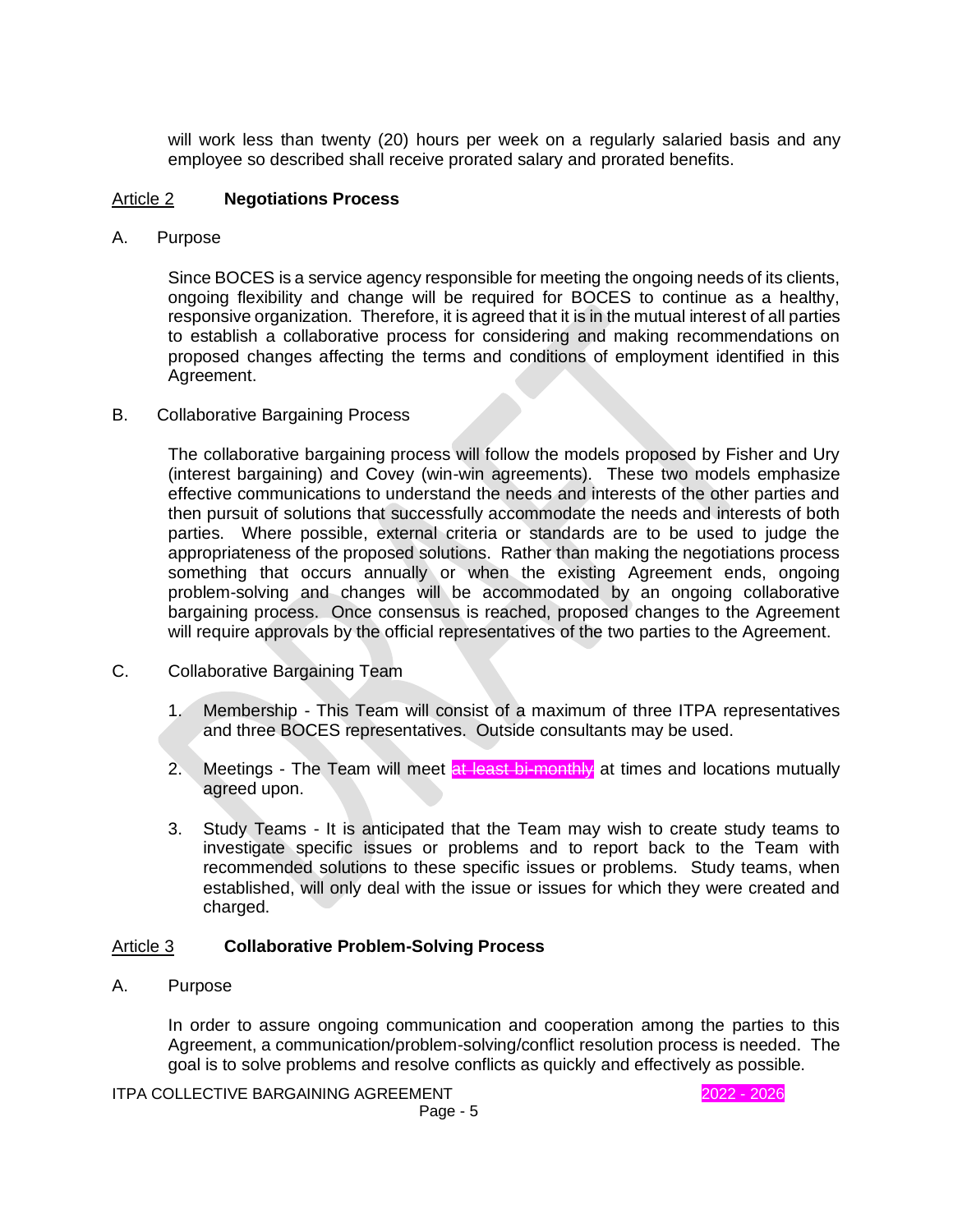# B. Training

All staff and management directly involved with this agreement will be given training on the Collaborative Problem-Solving Process.

C. Process

The Collaborative Problem-Solving Process uses the BOCES values as the base or fabric on which all problem-solving should occur. The first step involves direct communication between the parties who are involved, with the focus on developing a full and complete understanding of each party's perception of the issue or concern. Then, using the values as the base, the commonalities of the parties are identified and solutions are brainstormed that build upon these commonalities. Win-win solutions are the desired goal.

D. Other Means of Dispute Resolution

Although it is the desire of the parties to resolve conflicts and disputes through this process, nothing contained herein shall be construed as limiting the right of either party to exercise other options to resolve issues or problems should it become necessary. For issues relating to this Agreement, the Collaborative Bargaining Team could be asked to consider the dispute.

# Article 4 **Association Rights**

- A. The ITPA will have the right to use the Center bulletin board, inter-mail services and, upon prior request, meeting rooms on a space-available, no-cost basis. It is understood that these facilities are not to be used for local, state or federal political activities or purposes.
- B. A digital copy of this agreement will be provided to unit members by ITPA.
- C. Upon initial hiring, job descriptions will be furnished to all ITPA employees. In the event that there is a change in an employee's job description, it will be reviewed with the employee. Should a job description be modified, the BOCES will notify the ITPA within ten (10) days of such modification. Should either the BOCES or the ITPA determine that the modification(s) significantly changes the job description, either party may request an immediate review of the modified description. If determination is made by two representatives of ITPA and two representatives of the district that the modified description changes the job title, the BOCES and the ITPA will, within ten (10) days begin negotiating regarding the rate of pay for the new position. Whenever the BOCES creates a new position for which there is no listed title, the ITPA will be notified within five (5) working days of the posting of said position and negotiations will commence to establish a salary for that position.
- D. It is the right of any employee to request that an ITPA representative accompany her/him to any meeting.

# Article 5 **Management Rights**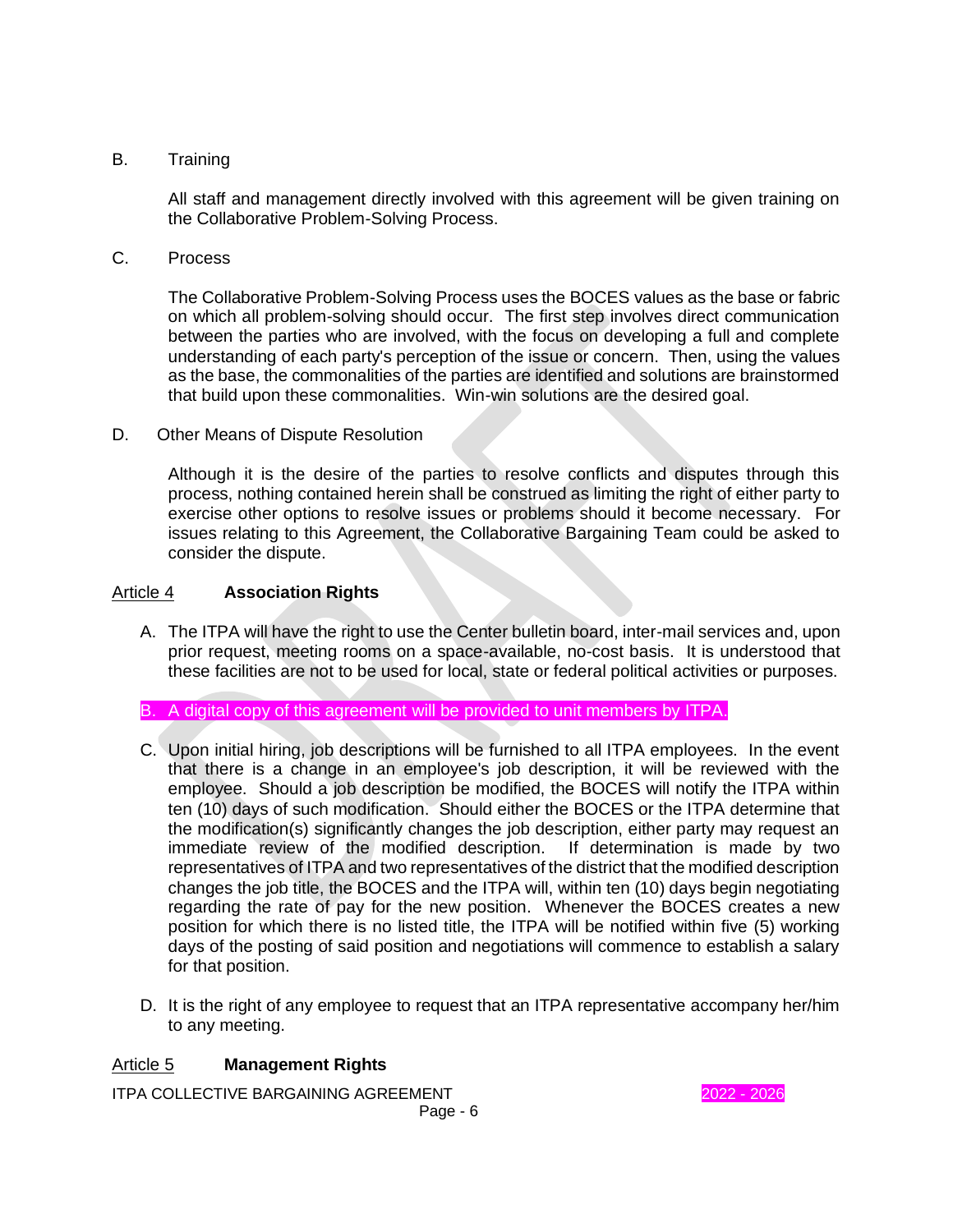Subject only to any limitations stated in this Agreement, the ITPA recognizes that the BOCES retains the exclusive right to manage its operations/facilities. This right includes the right to discipline, suspend or discharge employees; to determine the qualifications of employees; to observe and evaluate an employee's job performance and to apply disciplinary action to insure a full day's work for a fair day's wage; and to require employees to observe reasonable BOCES rules and regulations presently in effect and/or to be put into effect, provided they are not in violation of the provisions of this Agreement.

### Article 6 **Grievance Procedure**

A. Definitions

Grievance is any alleged violation, misinterpretation or misapplication of any express provision of this Agreement.

Grievant is the Association.

Party-in-interest is any member(s) of the unit named in the grievance.

Day is any day employees are required to be in attendance.

Failure to present the grievance at any level by the Association within the specified times below shall be deemed as a settlement of the grievance.

#### B. Procedure

Stage 1 – Supervisor

Any member can meet with his/her supervisor to address any contractual question or concern. Said meeting will take place within eight (8) working days from the meeting request unless otherwise arranged. The supervisor will upon request provide a document summarizing the meeting details and discussion.

Stage 2 – CBT Level 1

A grievance must be initiated by the Association within forty (40) days of when it first knew or should have known that an event occurred. The Association will include on the printed agenda distributed prior to the CBT meeting "Grievance CBT Level 1" along with a written summary (see Appendix A) setting forth the specific nature of the grievance. Initial discussion about the particulars of the grievance will occur during this meeting.

Stage 2 – CBT Level 2

Not less than five (5) days prior to the next scheduled CBT meeting the District will respond in writing with its findings, determination and any redress or settlement.

Stage 3 – District Superintendent

ITPA COLLECTIVE BARGAINING AGREEMENT 2022 - 2026

Page - 7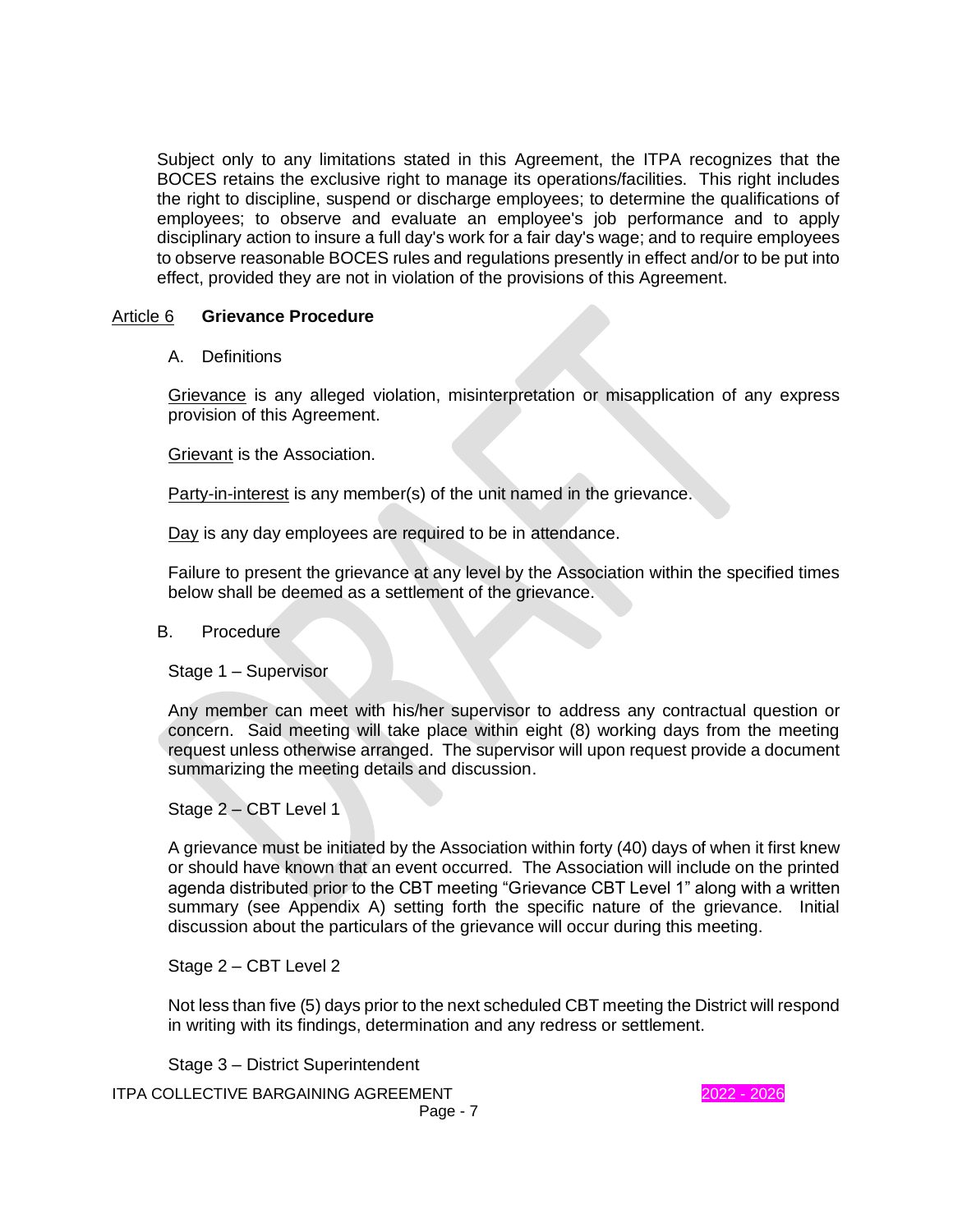Within ten (10) days after the District issued its determination above, the Association may submit a written statement to the Superintendent setting forth the specific (and amended if necessary) nature of the grievance, and why the determination of Level 2 was unsatisfactory.

The Superintendent or his/her designee will meet with the the Association within eight (8) days of receipt of the written statement. Within eight (8) days after the hearing, the Superintendent or his/her designee will answer the grievance in writing.

Stage 4 – Arbitration

If the grievance remains unresolved after the Superintendent's answer, the Association may submit said grievance in writing to the American Arbitration Association within ten (10) days following receipt of the Level 3 answer. The Association will provide a copy of said arbitration demand to the Superintendent. The Arbitration shall be under the AAA Voluntary Rules.

The decision of the arbitrator will be final and binding on all parties.

The arbitrator will have no power to add to, subtract from or change any provision of this Agreement, nor to render any decision which conflicts with law.

The AAA expenses of the arbitration will be shared equally by the ITPA and the BOCES.

C. Sanctions

No person will be penalized in any way or suffer any professional disadvantages by reason of participation in the processing of any grievance.

All documents, communications, records, or any written material dealing with the grievance will be filed separately from the personnel files of the participants in the grievance, and no reference whatsoever to any grievance will appear in any employee's personnel file.

D. Purpose

The purpose of this procedure is to secure, at the lowest possible administrative level, equitable solutions to the problems, which may arise. Both parties agree that these proceedings will be kept as informal and confidential as may be appropriate at any level of the procedure.

All processing of grievances shall be done after work hours, unless approved by the Superintendent or his/her designee.

Any person to whom a grievance is delivered shall sign and date a receipt for or copy of the same, and the date of the signature shall constitute the submission date or decision date.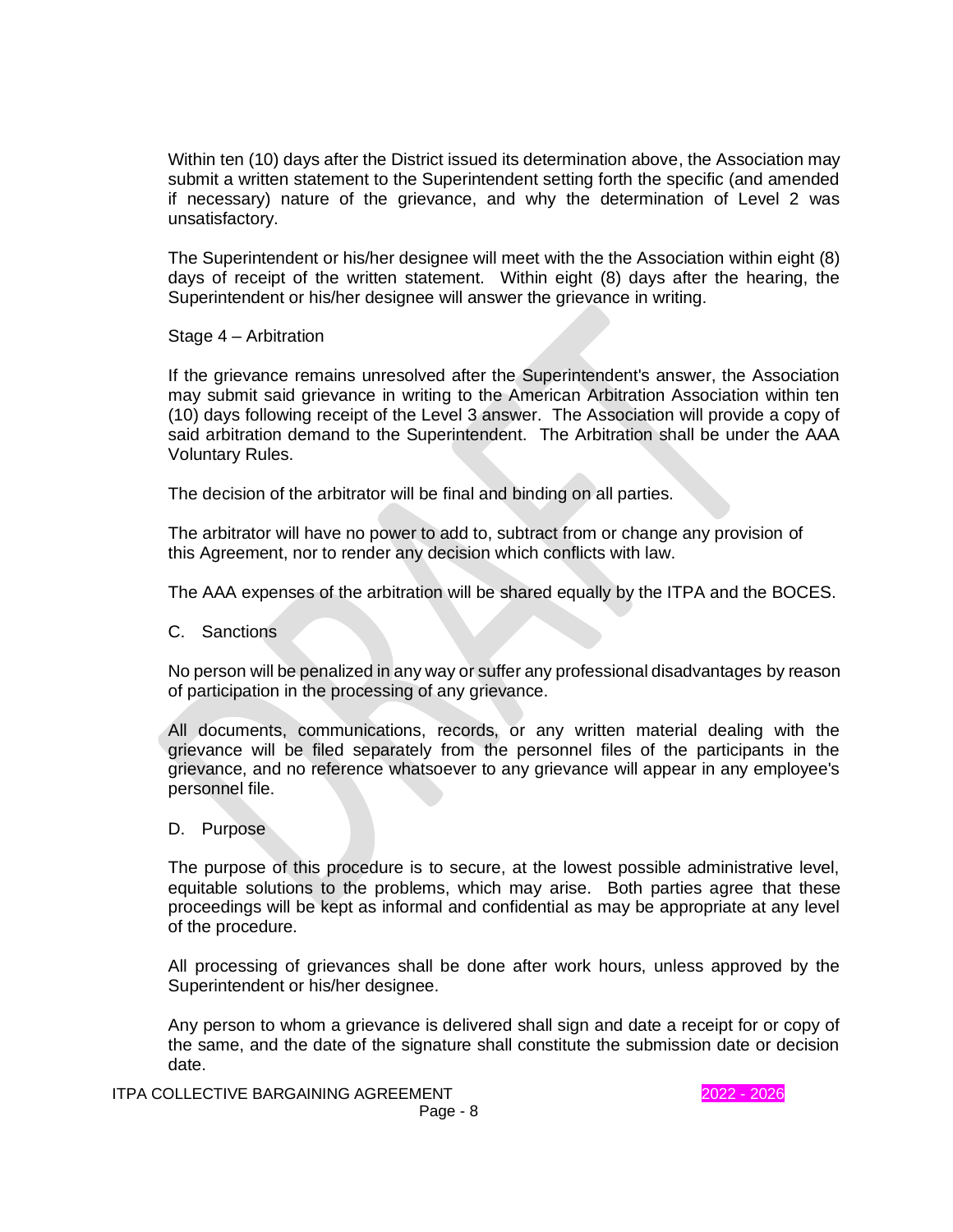# Article 7 **Dues**

- A. The BOCES will deduct from the salary of any member of the negotiating unit who so authorizes, in writing, the membership dues and fees of the ITPA. The ITPA will have exclusive payroll dues deduction privileges throughout the representation period.
- B. Upon request, the ITPA will be provided the names and addresses of all employees working or receiving benefits under the defined bargaining unit and will receive information concerning any changes of such as they occur.
- C. The total amount of annual dues for the ITPA will be deducted in consecutive equal installments beginning on the first scheduled pay period in each September. Should an ITPA member commence employment after the first pay period, the employee's dues will be deducted in consecutive equal installments, beginning with the first pay period after which an authorized signature has been obtained. The amount of dues and the number of equal consecutive installments will be determined on a yearly basis by the ITPA.
- D. The total amount of accumulated dues deducted will be transmitted to the ITPA Treasurer immediately following each pay period for which deductions are made. Each payment will include a list of employees' names and amount deducted for the ITPA.
- E. The ITPA will give the BOCES Superintendent at least thirty days written notice prior to the effective date of a change in the amount of annual dues, and the deduction amount will be changed on the first scheduled deduction date.
- F. The Business Office will notify the ITPA within ten (10) days should it receive a withdrawal of authorization from an ITPA member.

# Article 8 **Payroll Deductions**

- A. The BOCES shall establish a direct deposit arrangement with, or transmit deductions from bargaining unit members' salaries to, banks/credit unions, in the same manner as afforded to other district employees.
- B. The BOCES shall authorize deductions from bargaining unit members' salaries for payments to tax-sheltered annuity programs and the New York State 529 College Savings Program, in the same manner as afforded to other district employees and transmit these payments to the insurance carrier or third party remitter as authorized by the unit member.
- C. An authorization on file with the BOCES for payroll deductions shall be honored until and unless it has been revoked or amended pursuant to the terms and conditions of the signed authorization and by written notice received by the BOCES from either the ITPA or employee.

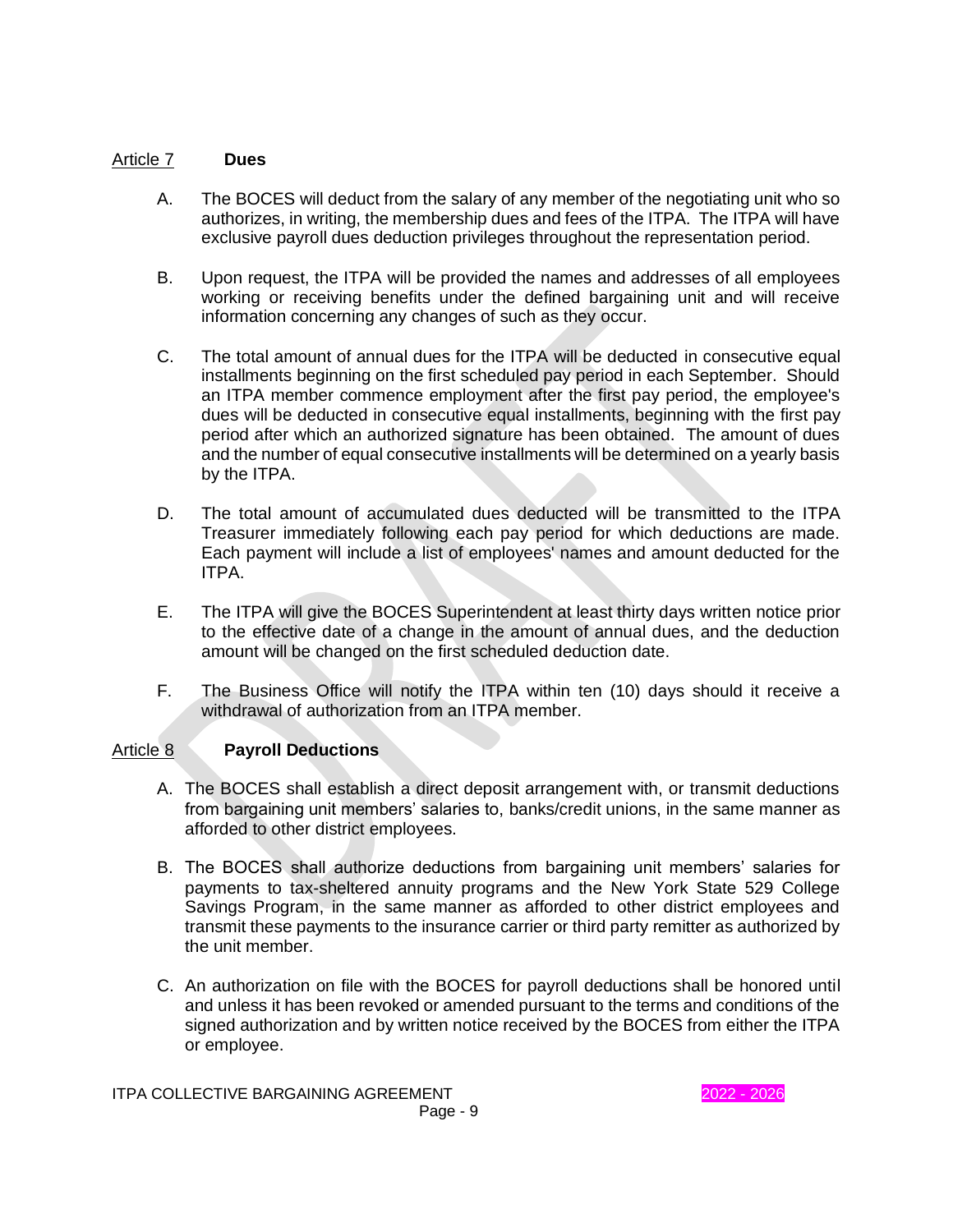# Article 9 **Job Titles and Minimum Salaries**

# **(12 MONTH)**

|                                                                                                                                                                                                                                                                                                                                                                                              | 2022-23                                         | 2023-24                    | 2024-25  | 2025-26     |  |  |
|----------------------------------------------------------------------------------------------------------------------------------------------------------------------------------------------------------------------------------------------------------------------------------------------------------------------------------------------------------------------------------------------|-------------------------------------------------|----------------------------|----------|-------------|--|--|
| <b>GRADE 1</b>                                                                                                                                                                                                                                                                                                                                                                               | \$31,656                                        | \$33,080                   | \$34,371 | \$35,574    |  |  |
|                                                                                                                                                                                                                                                                                                                                                                                              | <b>Information Technology Assistant (BOCES)</b> |                            |          |             |  |  |
| <b>GRADE 2</b>                                                                                                                                                                                                                                                                                                                                                                               | \$39,634                                        | \$41,418                   | \$43,033 | \$44,539    |  |  |
| PC/LAN Technician - Level 1<br>Software Support Specialist - Level 1<br>Systems Training Assistant - Level 1                                                                                                                                                                                                                                                                                 |                                                 |                            |          |             |  |  |
| <b>GRADE 3</b>                                                                                                                                                                                                                                                                                                                                                                               | \$43,661                                        | \$45,625                   | \$47,405 | \$49,064    |  |  |
| Computer Programmer - Level 1<br>Graphics Assistant - Level 1<br><b>Microcomputer Specialist</b><br>PC/LAN Technician - Level 2<br>Software Support Specialist - Level 2<br>Systems Training Assistant - Level 2<br>Website Coordinator - Level 1                                                                                                                                            |                                                 |                            |          |             |  |  |
| <b>GRADE 4</b>                                                                                                                                                                                                                                                                                                                                                                               | \$49,830                                        | \$51,773                   | \$53,585 |             |  |  |
| <b>Computer Programmer - Level 2</b><br>Computer Programmer / Analyst - Level 1<br>Data Visualization Specialist (BOCES) - Level 1<br>Graphics Assistant - Level 2<br>Network Specialist - Level 1<br>PC/LAN Technician - Level 3<br>Software Support Specialist - Level 3<br>System Training Assistant - Level 3<br>Web Application Developer - Level 1<br>Website Coordinator - Level 2    |                                                 |                            |          |             |  |  |
| <b>GRADE 5</b>                                                                                                                                                                                                                                                                                                                                                                               |                                                 | \$50,278 \$52,540 \$54,589 |          | \$56,500    |  |  |
| <b>Associate Coordinator - Managed Services - Level 1</b><br><b>Business Analyst (BOCES) - Level 1</b><br><b>Associate Coordinator for Data Seurity and Privacy - Level 1</b><br><b>Computer Programmer - Level 3</b><br><b>Computer Services Coordinator - Level 1</b><br>Computer Programmer / Analyst - Level 2<br>Data Analyst (BOCES) - Level 1<br>ITPA COLLECTIVE BARGAINING AGREEMENT |                                                 |                            |          | 2022 - 2026 |  |  |

Page - 10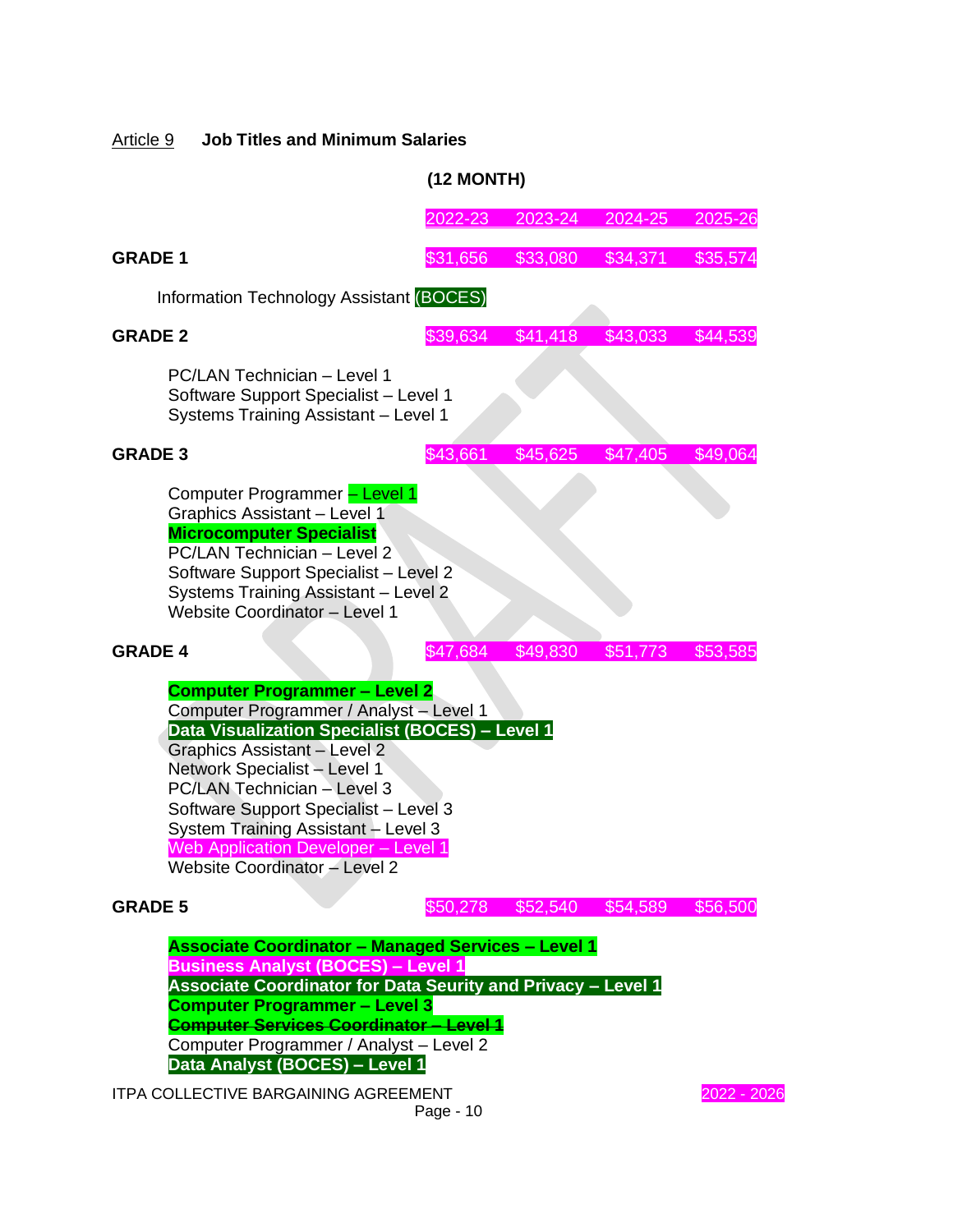#### **Data Visualization Specialist (BOCES) – Level 1** Graphics Assistant – Level 3

Network Specialist – Level 2 Web Application Developer - Level 2 Website Coordinator – Level 3

**GRADE 6** \$54,186 \$56,624 \$58,832 \$60,892

**Associate Coordinator – Managed Services – Level 2 Associate Coordinator for Data Security and Privacy – Level 2 Business Analyst (BOCES) – Level 2** Computer Programmer / Analyst – Level 3 Computer Services Coordinator – **Level 1 Data Analyst (BOCES) – Level 2 Data Visualization Specialist (BOCES) – Level 3 Engineer IT (BOCES) – Level 1** Network Engineer – Level 1 Network Specialist – Level 3 Web Application Developer – Level 3

**GRADE 7** \$58,097 \$60,711 \$63,079 \$65,287

**Associate Coordinator – Managed Services – Level 3 Associate Coordinator for Data Security and Privacy – Level 3 Business Analyst (BOCES) – Level 3** Computer Services Coordinator – **Level 2 Data Analyst (BOCES) – Level 3 Engineer IT (BOCES) – Level 2** Network Engineer – Level 2

**GRADE 8** \$63,819 \$66,691 \$69,292 \$71,717

**Computer Services Coordinator – Level 3** Data Security and Privacy and Coordinator – Level 1 **Engineer IT (BOCES) – Level 3**

Information Technology Project Coordinator – Level 1 Network Engineer – Level 3

**GRADE 9** \$67,678 \$70,723 \$73,481 \$76,053

Data Security and Privacy and Coordinator – Level 2 Information Technology Project Coordinator – Level 2

**GRADE 10 572,176 \$72,176 \$75,424 \$78,364 \$81,108** 

Data Security and Privacy and Coordinator – Level 3

Information Technology Project Coordinator – Level 3

ITPA COLLECTIVE BARGAINING AGREEMENT 2022 - 2026

Page - 11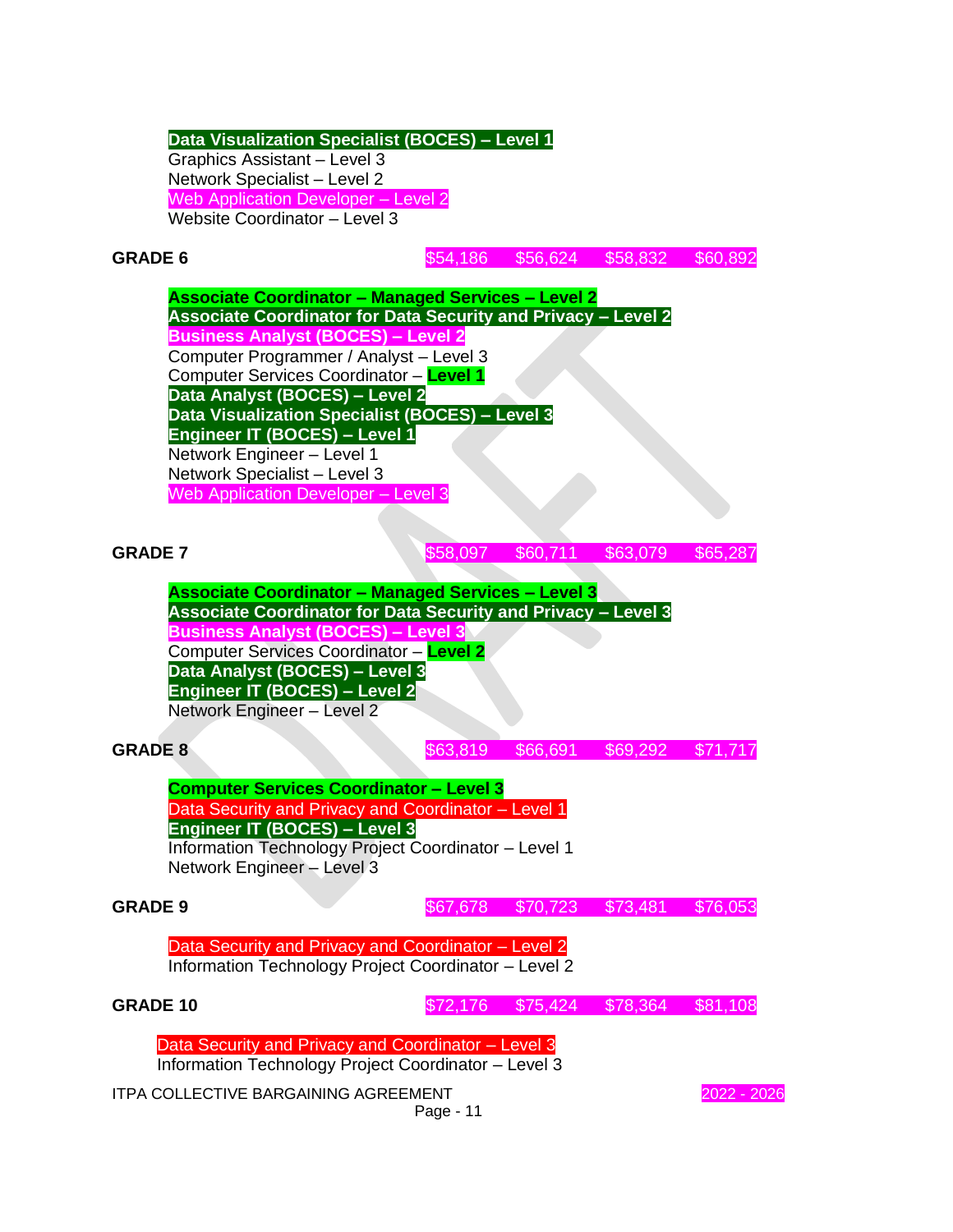Beginning August 31, 2015, when an employee is promoted to a position that results in a higher "grade", regardless of the job title, the District shall add to the yearly salary an amount of money at least equal to the difference between the minimum salaries of the previous titles' Grade and the new Grade. Said salary shall be effective beginning on the first day of employment in the new job title.

For example, an employee promoted from *Computer Service Coordinator – Level 1* (Grade **6**) to *Computer Service Coordinator – Level 2* (Grade **7**) during the **2022- 23** year shall receive an amount not less than **\$3,911** (**\$58,097** minus **\$54,186**) added to the employee's yearly salary."

*Similarly, an employee promoted from "Systems Training Assistant – Level 2" (Grade 3) to Computer Service Coordinator- Level 1 (Grade 6) during the 2022-23 school year, shall receive an amount not less than \$10,525 (\$54,186minus \$43,661) added to the employee's yearly salary.*

### Article 10 **Salaries**

A. Salary Increases

Effective July 1, 2022, all employees covered by this unit on July 1, 2022 will receive a four and eight-tenths (4.8%) percent increase on their salary as of June 30, 2022.

Effective July 1, 2023, all employees covered by this unit on July 1, 2023 will receive a four and five-tenths (4.5%) percent increase on their salary as of June 30, 2023.

Effective July 1, 2024, all employees covered by this unit on July 1, 2024 will receive a three and nine-tenths  $(3.9\%)$  percent increase on their salary as of June 30, 2024

Effective July 1, 2025, all employees covered by this unit on July 1, 2025 will receive a three and five-tenths (3.5%) percent increase on their salary as of June 30, 2025.

#### B. Tuition Reimbursement

In order to encourage employees to gain new knowledge and skills that will be of benefit to BOCES in the employee's current position, BOCES will partially reimburse tuition costs in accordance with the following criteria and restrictions:

College courses, technical training courses and other such educational courses that are both related to the employee's current position and produce added benefit to the BOCES would be considered for approval.

Advanced written approval of the Superintendent or designee, based upon the recommendation of the employee's manager, is required.

Tuition charges for successfully completed courses will be reimbursed according to the following schedule: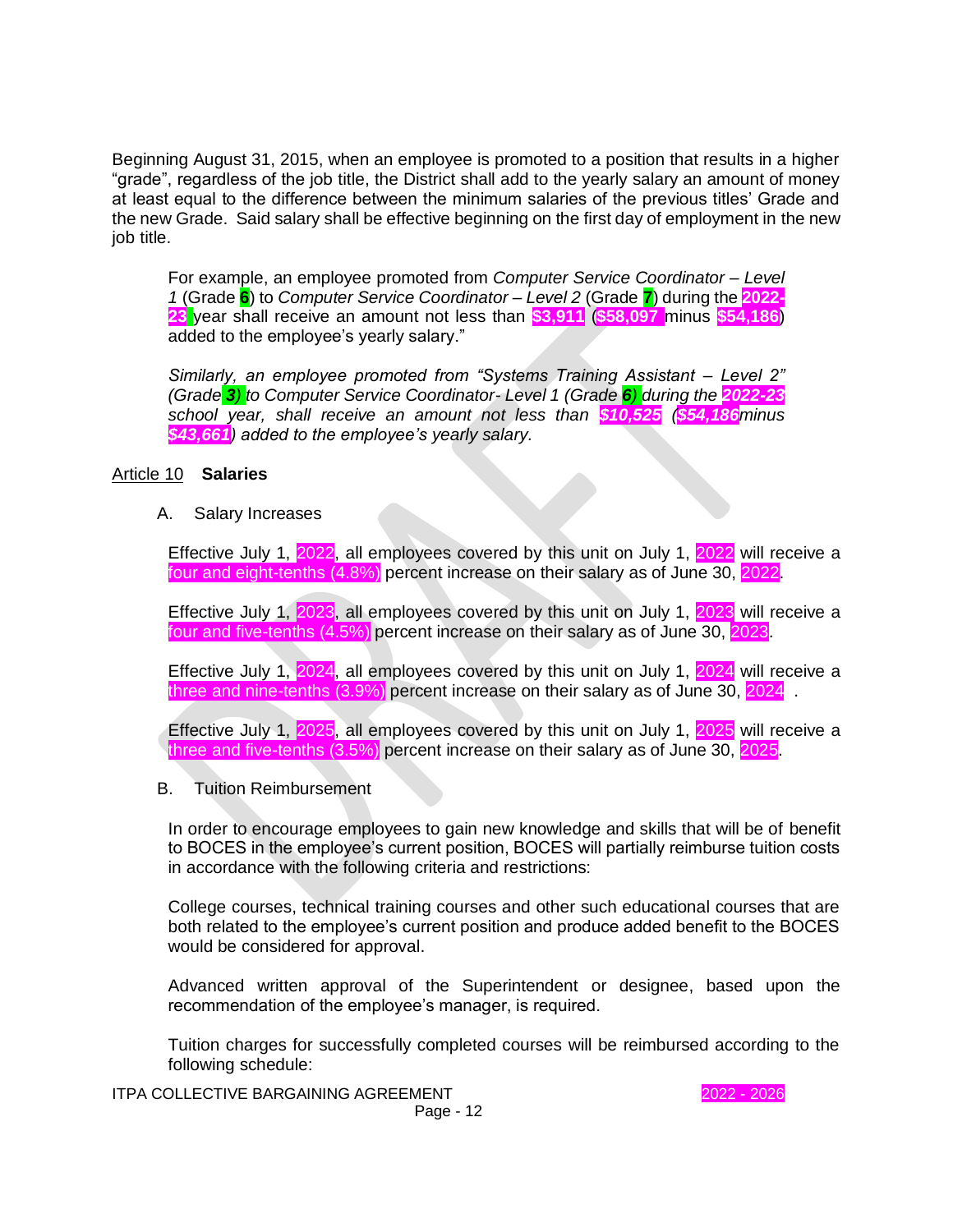- 1) Courses taken in a fiscal year will not receive any reimbursement in that year.
- 2) Forty percent (40%) of the tuition costs will be reimbursed around June 1 of the next fiscal year following the completion of the course.
- 3) An additional forty percent (40%) of the tuition costs will be reimbursed around June 1 of the second fiscal year following completion of the course.

No individual employee may receive more than one thousand (\$1,000) dollars in tuition reimbursement in a single year.

A total of ten thousand (\$10,000) dollars will be budgeted each year for tuition reimbursement. Should less than that amount be required, management will consider using the excess funds for other training activities for ITPA staff. Should there be insufficient funds to reimburse employees at the forty (40%) rate; the reimbursement percentage will be reduced to avoid exceeding the ten thousand (\$10,000) dollar limit

S. Shift Premium

Employees working a regular full shift beginning at or after 2:00 PM will receive a differential of twenty-five (\$.25) cents per hour. Employees working a regular full shift beginning at or after 10:00 PM will receive a differential of thirty (\$.30) cents per hour. This differential will apply to vacation days and paid leave days.

C. Initial Salaries

The BOCES retains the right to hire employees at a salary based upon the individual's personal qualifications, prior experience, and educational, technical, or vocational background.

# **D.** Longevity

Unit members shall receive a stipend added to their base salary on the last day of the fiscal year, after the completion of each five (5) year milestone that they are consecutively employed within the fiscal year period on this schedule; 5-years- \$300, 10-Years - \$500, 15-Year - \$700, 20-years and every 5-year increment after that - \$900. Any break in service shall reset the length of service required to obtain this bonus. It is understood that there is no retroactivity to this clause and increment payments will be added only when and employee reaches that increment.

E. Lead Responsibility Stipend

For employees represented by the Association who volunteer and are assigned team or project "lead" responsibilities a stipend of not more than three thousand five hundred (\$3,500) dollars will be available. The employee's manager will provide a written scope of lead responsibilities and stipend amount for approval or disapproval by the District Superintendent. Stipend amounts will not become part of the employee's salary. Lead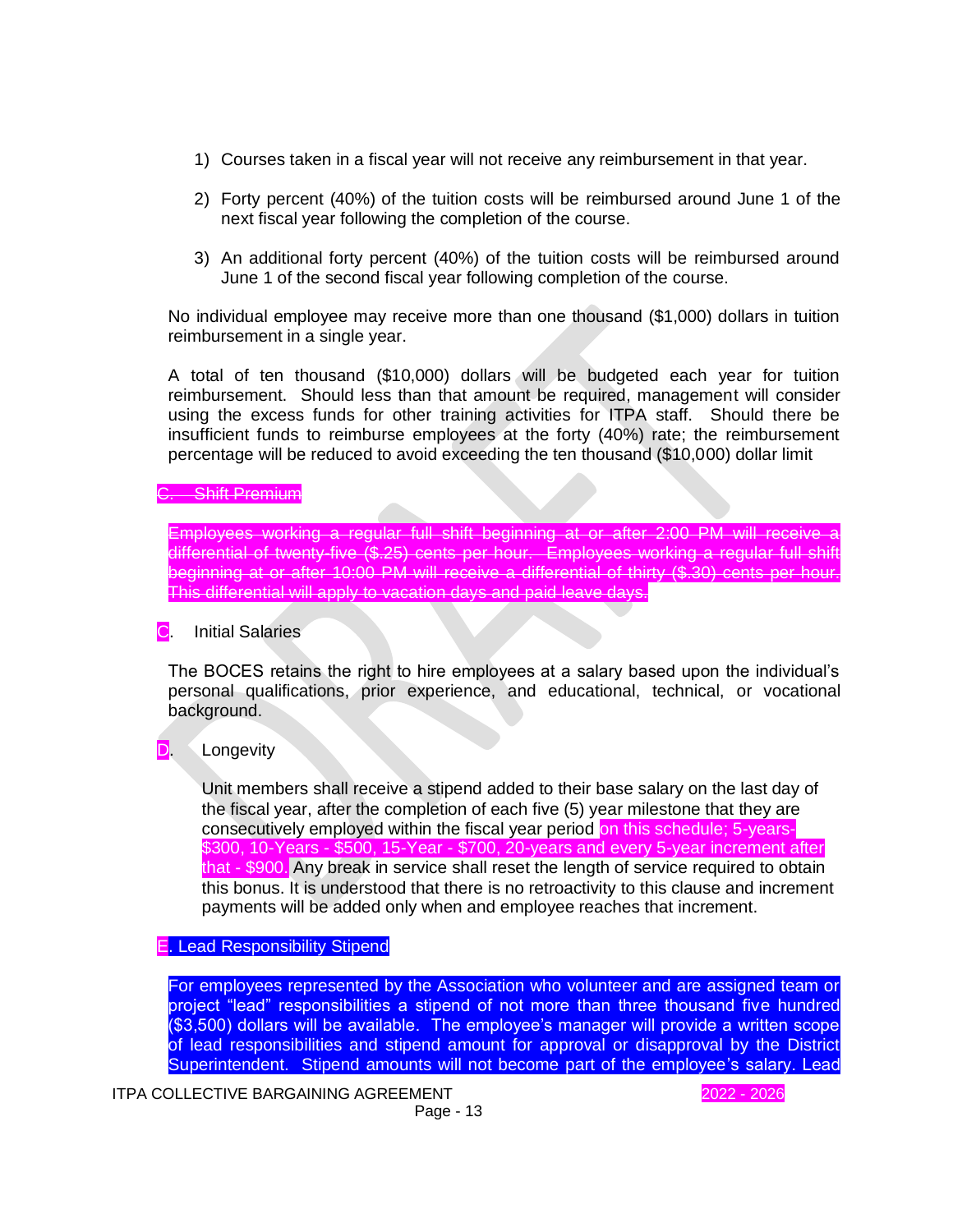stipends expire on June 30 of each year and do not carry over between fiscal years. Nothing prohibits a new position under this article from beginning on July 1.

### Article 11 **Work Schedule**

A. The work schedule for ITPA employees will be thirty-nine (39) hours per week, twelve (12) months per year. Salary and benefits will be prorated for any employee hired for less than 1.0 FTE.

Employees working less than twenty (20) hours per week on a regularly scheduled basis are ineligible for membership in the ITPA bargaining unit and are ineligible for benefits based on this agreement.

- B. The work week will be Monday through Friday. Employees may be required to work other than Monday through Friday, but shall have two (2) consecutive days off per regularly scheduled seven (7) day work week.
- C. The work day will be defined by the immediate supervisor.
- D. Where possible, BOCES will provide 48 hour notice to employees who are requested transfer to a different shift for a short term (two weeks or less). Ten (10) days advance notice will be given to employees who are requested to transfer to a different shift for a long term (more than two weeks).

When management determines that a shift transfer is necessary, volunteers will be sought.

- D. Each employee will receive two (2) break periods per full day of employment, consisting of 10 minutes duration each.
- **E.** All employees will be entitled to one-half  $(\frac{1}{2})$  hour of unpaid time for lunch each workday. **With prior written management approval the two (2) ten-minute breaks from Article 11.E. can be used contiguously with the unpaid lunch period on a regularly scheduled basis.**

#### Article 12 **Hazard Days**

Members will not be required to report to work during a travel ban that has been announced by the Sheriff or County Executive which prohibits vehicular travel for the county in which the employee works at the time of the event. Historical reference refers to MOU #6, January 26, 1996.

#### Article 13 **Overtime**

- A. Scheduled working hours may be extended when the organizational needs so require, and it is agreed between the employee and management.
- B. Consistent refusal to assist in meeting the organizational needs when overtime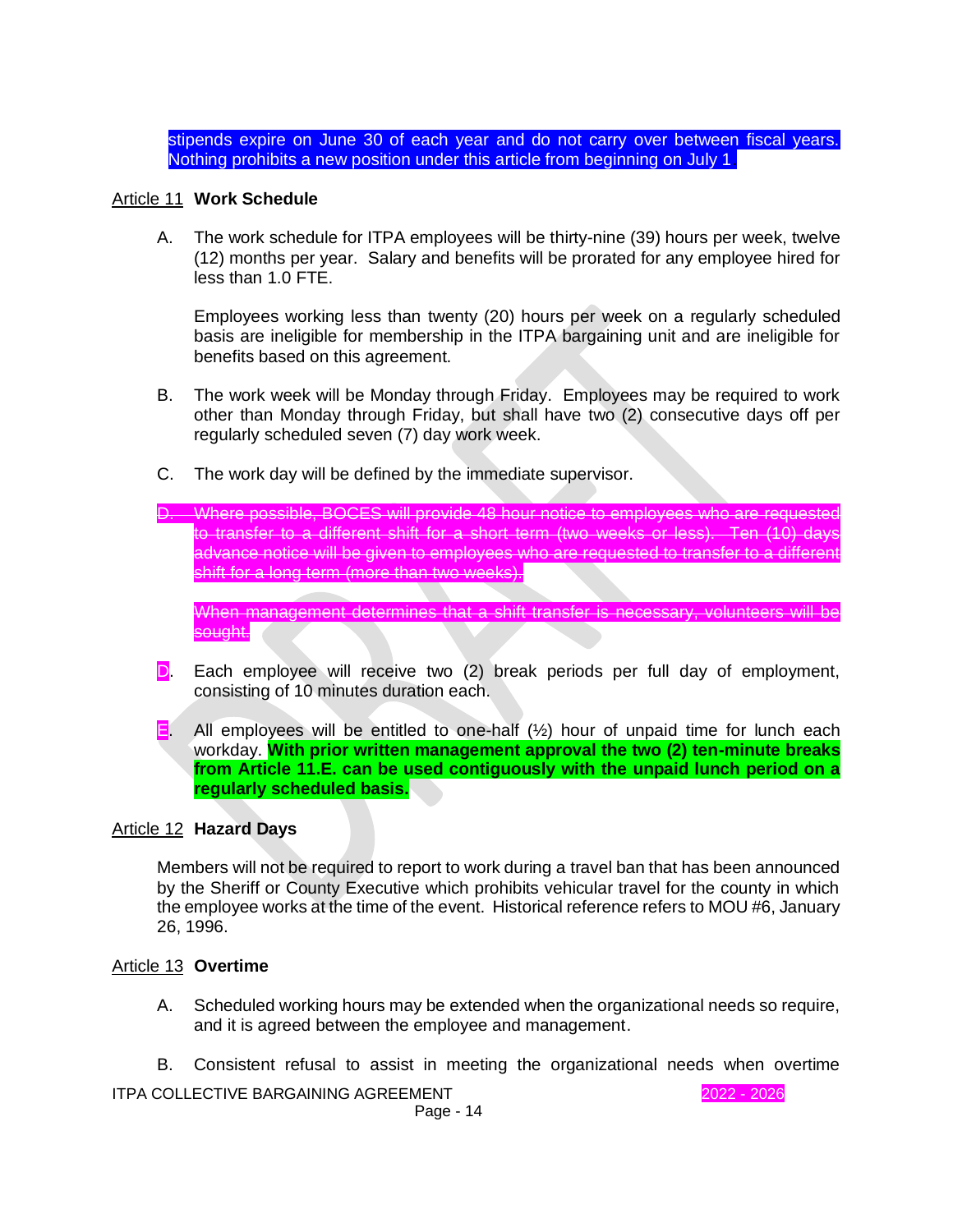requests are asked may be taken into consideration when the annual evaluation is made.

- C. Employees will be compensated at a time and one-half rate for all time worked beyond forty (40) hours in any work week. Any holiday defined in Article 15.A. counts as a full day of work towards the forty (40) hours.
- D. When an employee is called in to work on his/her day off, he/she will be guaranteed three (3) hours pay for an onsite visit and one (1) hour pay for telecommuting at the applicable overtime rate. This will apply when the employee is specifically requested to work his/her day off or is called to come in to work for an emergency or problem situation, on his/her day off. An employee's day off is defined as a day he/she is not scheduled to work, such as a Saturday or Sunday (for an employee normally scheduled to work Monday through Friday), a holiday, or an approved vacation or leave day. This will not apply when the employee is requested to work extra hours, but discretion is provided to the employee in determining when the extra hours will be worked.
- E. When it is necessary for a ITPA employee to travel overnight in the performance of his/her duties, the employee will be compensated, in overtime or compensatory time excluding mealtime, for all time spent in travel beyond his/her normal work day.

# Article 14 **Compensatory Time**

- A. An employee may have the option to accumulate compensatory time for any extra hours worked in any work week. Compensatory time will be accumulated at the rate of one and one-half hours for each hour worked over forty (40) hours in any work week in accordance with appropriate State and Federal laws. Any holiday defined in Article 15.A. counts as a full day of work towards the forty (40) hours.
- B. For extra hours worked up to a total of forty (40) hours in one week, compensatory time will be accumulated on an one-for-one basis.
- C. Upon termination, employees are entitled to be paid for accrued compensatory time.

# Article 15 **Holidays**

A. All employees shall be given holidays off with pay for the following fourteen (14) days:

| New Year's Day         | Labor Day                         |
|------------------------|-----------------------------------|
| Martin Luther King Day | <b>Columbus Day</b>               |
| President's Day        | <b>Veterans Day</b>               |
| Good Friday            | <b>Thanksgiving Day</b>           |
| <b>Memorial Day</b>    | Friday following Thanksgiving Day |
| <b>Juneteenth</b>      | Christmas Day (2) <sup>*</sup>    |
| Independence Day       |                                   |

ITPA COLLECTIVE BARGAINING AGREEMENT 2022 - 2026 \*If Christmas falls on a Tuesday, Wednesday, Friday or Saturday, the day before will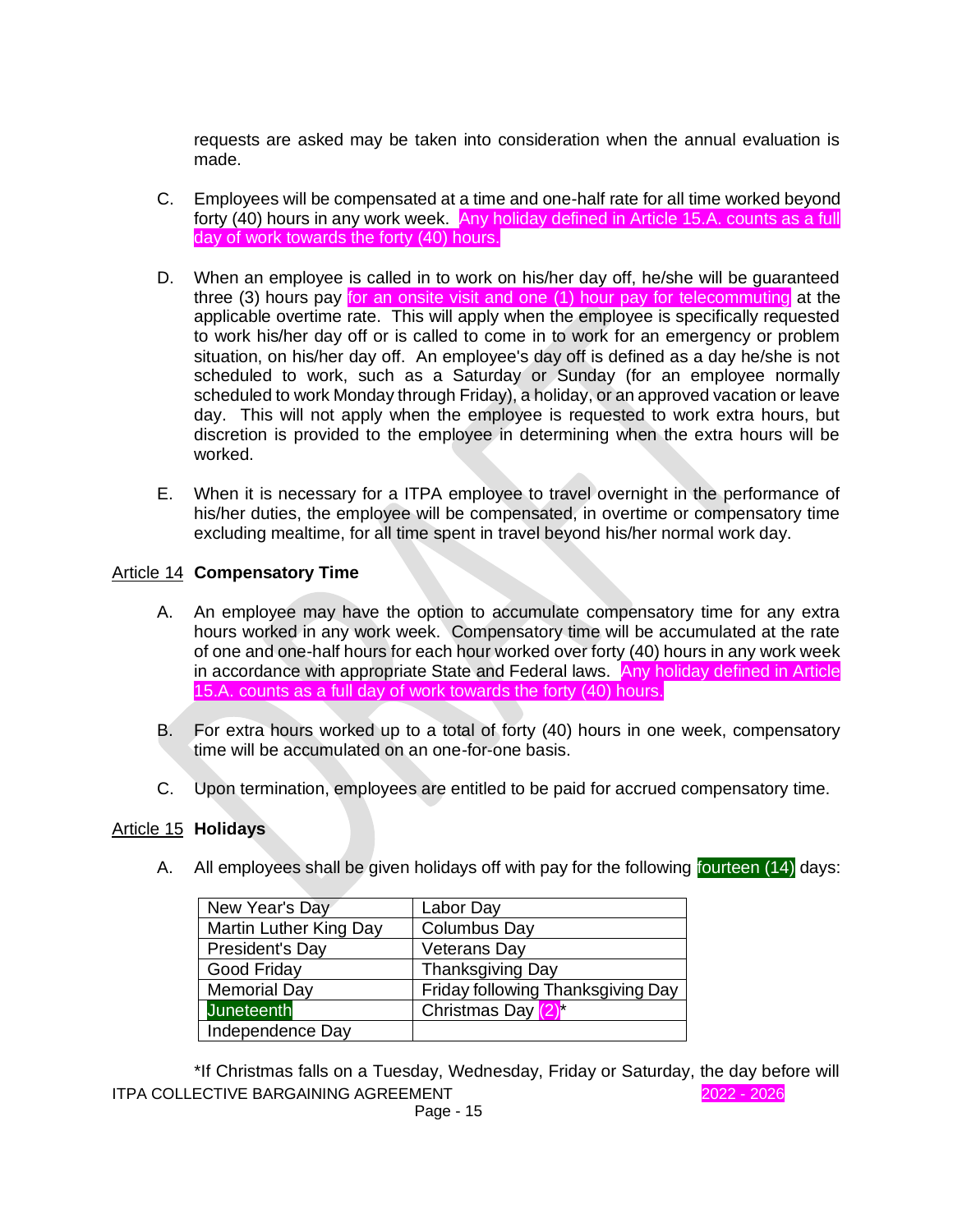also be a paid holiday. If Christmas falls on a Monday, Thursday, or Sunday, the day after will also be a paid holiday.

B. If a Federal holiday (other than Christmas) falls on Saturday it is observed on Friday. If it falls on Sunday it is observed on Monday. If Juneteenth falls on a Saturday it is not observed. If it falls on a Sunday it is observed the following Monday.

### Article 16 **Vacations**

A. Employees shall be granted paid vacations based upon continuous service as follows:

New employees hired any time between July 1 and June 30 will be eligible, during the second fiscal year, for a prorated number of vacation days. Proration shall be one (1) day per month, to a maximum of eleven (11) days, for each calendar month of employment.

During 3rd, 4th, and 5th fiscal year of continuous service the employee is entitled to eleven (11) days of vacation.

Subsequent vacation schedule throughout pattern of continuous employment:

| During 6th fiscal year                  | $-12$ days |
|-----------------------------------------|------------|
| During 7th fiscal year                  | $-13$ days |
| During 8th fiscal year                  | $-14$ days |
| During 9th fiscal year                  | $-15$ days |
| During 10th fiscal year                 | $-16$ days |
| During 11th fiscal year                 | $-17$ days |
| During 12th and 13th fiscal year        | $-18$ days |
| During 14th and 15th fiscal year        | $-19$ days |
| During 16th and 17th fiscal year        | $-20$ days |
| During 18th and subsequent fiscal years | $-21$ days |
|                                         |            |

. Any employee who is laid-off, discharged, retired or separated from service of the BOCES for any reason, will be compensated in cash for unused vacation that he/she has accumulated at the time of separation.

- B. In the case of the death of such an employee, payment for unused vacation will be made to his/her estate.
- C. Unused earned vacation, not to exceed ten (10) days, may be carried from one year to the next.
- D. All vacation requests will be scheduled subject to the needs of the organization. Any vacation requests of greater than five (5) consecutive workdays must be submitted for approval no later than forty-five (45) calendar days in advance. Approval or denial will be given within five (5) working days.

# Article 17 **Absences and Leaves**

ITPA COLLECTIVE BARGAINING AGREEMENT **1999 12021 - 2026** 2022 - 2026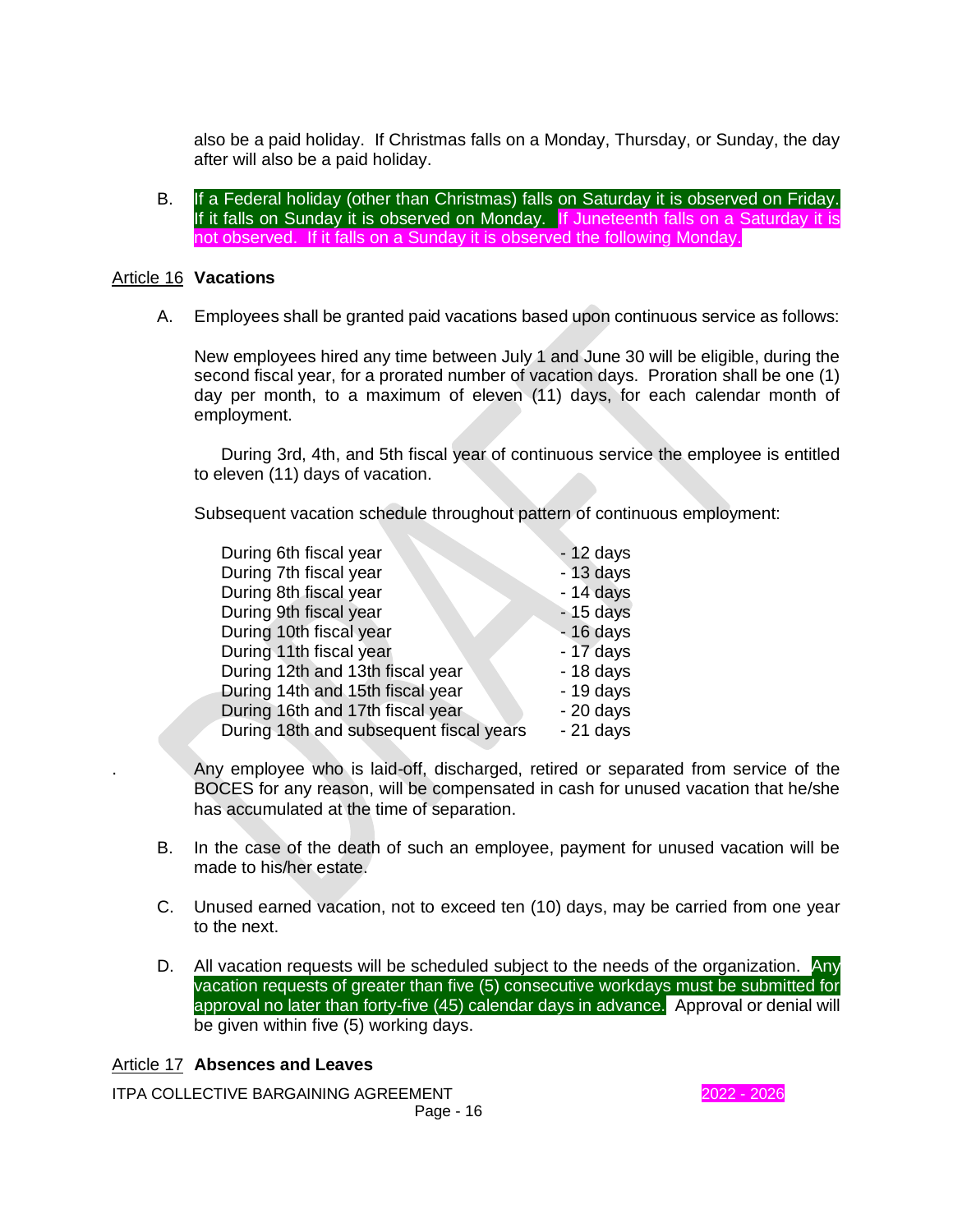# A. General

All leaves will be available at the beginning of the fiscal year or at the beginning of employment with the anticipation that the employee works the full fiscal year. If an employee leaves the BOCES organization mid-year, a proration of leaves effective that last day worked will be calculated. In the event that an over usage of the prorated amount of leave exists, the appropriate amount will be deducted from the employee's final paycheck to compensate for the overage.

All employees must give two (2) weeks or ten (10) working days notice prior to termination.

All leaves will be calculated with respect to 1/4, 1/2, 3/4 or full days only.

Upon request of a member of the bargaining unit, the BOCES may, at its discretion, grant a leave of absence without pay for up to one (1) year at a time. Employees will be responsible for payment of the health insurance premiums during the unpaid leave.

B. Sick Leave

Sick leave will be earned at the rate of one and one quarter  $(1\frac{1}{4})$  days per month worked, credited on July 1<sup>st</sup>, up to a maximum accumulation of two hundred fifty  $(250)$ days three hundred (300) days.

Sick days may be utilized for the following reasons:

- 1. Any illness, for which the BOCES may require a certificate from a physician for an absence of three (3) or more consecutive days of illness.
- 2. Employees who exhaust their sick leave may request an unpaid leave.
- 3. The express purpose of this provision is to permit an excused paid absence from work for any illness. The BOCES reserves the right to discipline and/or deny leave to any employee who abuses the provisions of this Article.

When a Bargaining Unit Member either resigns or is terminated from active service, any accumulated sick leave balance shall be transferred to the sick leave bank. Should BOCES compensate an employee for his/her unused sick leave said accumulated leave will not transfer to the sick leave bank. When a Bargaining Unit Member retires from active service, BOCES will compensate the member for his/her unused sick leave in accordance with Article 19.B. Any days above and beyond those allowed as per Article 19.B. will be transferred to the sick bank.

- C. Sick Leave Bank
- 1. Purpose

ITPA COLLECTIVE BARGAINING AGREEMENT **1999 12021 - 2026** 2022 - 2026 Page - 17

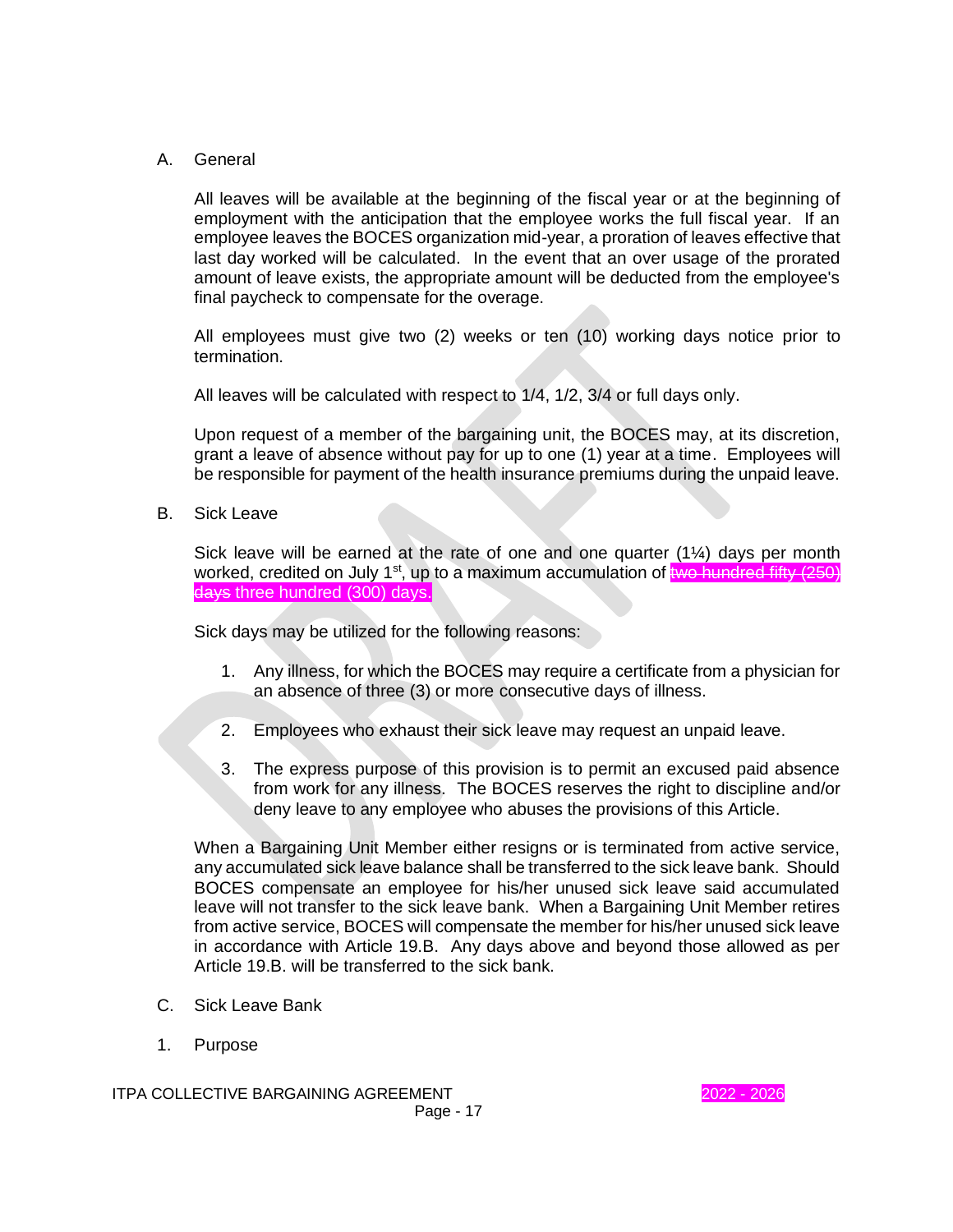- a. The sole purpose of the sick leave bank is to provide additional sick days to members who have suffered or whose household member has suffered catastrophic or long-term illness, injury or maternity leave of at least ten (10) consecutive work days and whose accumulated sick leave, comp time and vacation have been exhausted.
- b. Catastrophic or long-term illness or injury is considered to be either life threatening or something which results in some form of impairment, illness or injury that causes an employee to be away from work for an extended period of time of at least ten (10) consecutive days.
- c. Existing employees for the purpose of this provision are defined as ITPA members with employment of longer than two (2) weeks.
- d. New employees for the purpose of this provision are defined as ITPA members with employment two (2) weeks or less.
- e. An employee receiving a grant from the sick leave bank will not have to pay back these days.
- 2. Membership
	- a. Membership is open to all employees covered by this Agreement.
	- b. Existing Employees will be accepted to the Sick Leave Bank effective every July 1st. To join the sick leave bank, an employee must fill out a Sick Leave Bank Membership Form by June 15th. These new members will then be eligible to draw on the sick leave bank only after they have contributed a total of four (4) days to the sick leave bank. **Members that have joined the Sick Bank and have not yet contributed four (4) days can submit a request to the Executive Committee for preliminary approval. If said preliminary approval is granted, the request will be considered a valid Sick Bank request and will be forwarded to the Sick Leave Bank Committee.**
	- c. New employees covered by this agreement will be given an opportunity to join the bank within the two (2) week period following their first day of employment as a new ITPA member. If a member wishes to enroll after this time, he/she will be considered a new member and Article 17, 2b will apply.
	- d. Two (2) days of accumulated sick leave will be credited to the sick leave bank annually for each member, no later than July 10 of each fiscal year, (July 1- June 30).
	- e. Members who have contributed a minimum of four (4) sick days to the Bank will suspend their contributions until the Bank's total number of days drops below seven hundred (700).
	- f. Should the Bank's total number of days drop below seven hundred (700) Human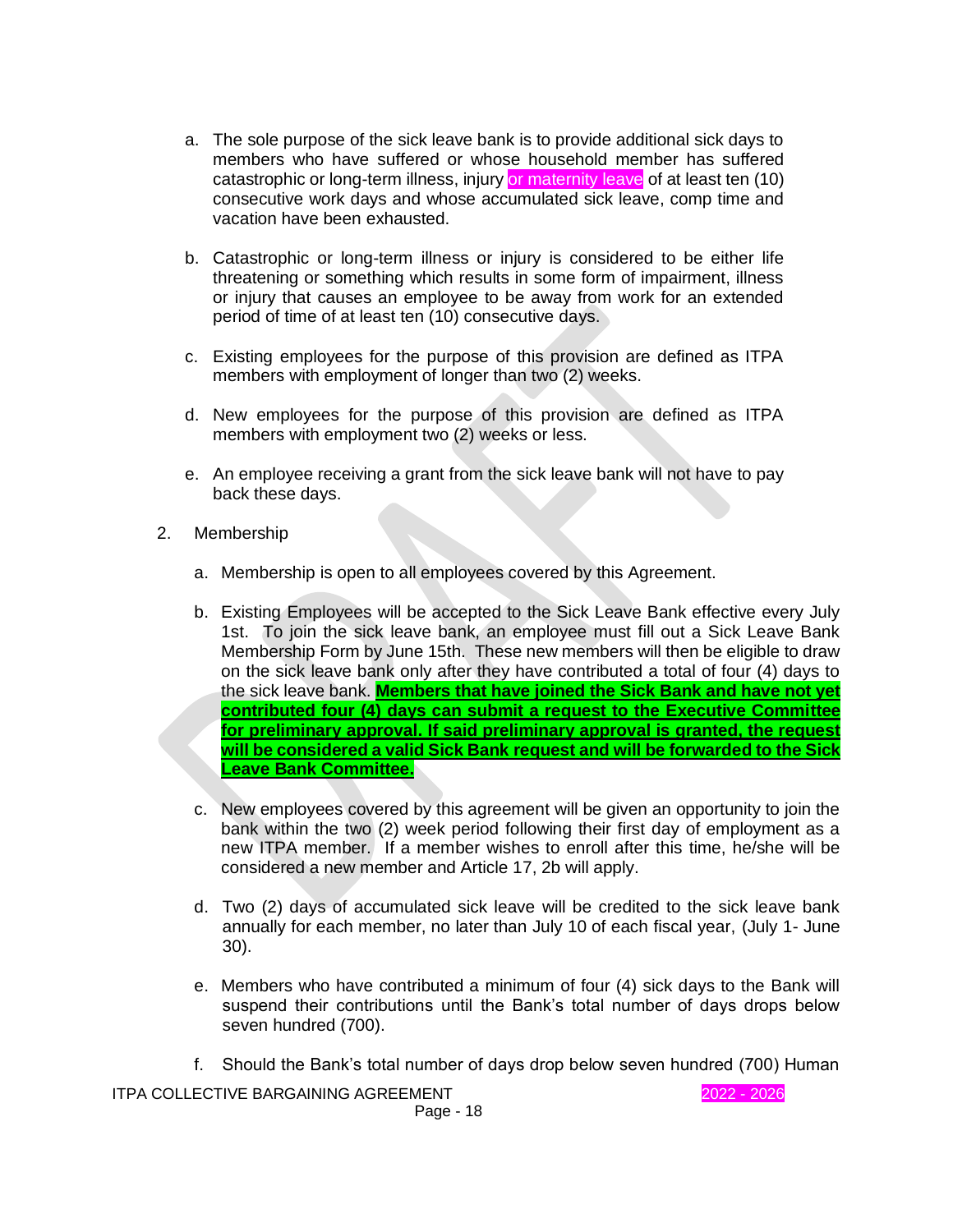Resources will notify the Association's President(s), who will in turn notify the members that they must resume contributions to the Bank as follows. First, the members who have not contributed a total of ten (10) days will resume contributions. When all members have contributed ten (10) days, then all members will resume contributions until the number of Sick Bank days equals or exceeds seven hundred (700).

- g. Other members will continue to contribute two (2) days annually until they have contributed a minimum of four (4) sick days to the Bank
- h. The days in the sick leave bank will be member-donated from their accrued sick leave, and once these days are donated they are non-refundable.
- i. Membership contributions will continue from year to year without the necessity of filling out a new form.
- j. Members wishing to terminate membership at the end of the fiscal year must do so in writing before June  $15<sup>th</sup>$ . The letter should be directed to both the Sick Leave Bank Committee and the BOCES Human Resources Administrator. If a member wishes to re-enroll he/she will be considered a new member and Article 17, 2b will apply.
- k. The Association's President will receive a list of participants from Human Resources stating total days contributed per member not later than September 1<sup>st</sup> of each year. Said list will contain member names, date contributions started, total number of sick days contributed and total number of unused personal days contributed to the bank.
- 3. Applying for Days
	- a. Application for sick leave bank days will be made to the chairperson of the Sick Leave Bank Committee on a Sick Leave Bank Request Form.
	- b. To be eligible for sick leave bank utilization, an employee must have exhausted all available sick leaves, comp time and vacation before sick bank days will be granted.
	- c. The employee must have physician's statement when applying for days from the sick leave bank.
- 4. Committee Composition
	- a. The sick leave bank shall be administered by a Sick Leave Bank Committee consisting of four (4) members. Two (2) of the members shall be appointed by ITPA and two (2) by the Superintendent.
	- b. The Sick Leave Bank Committee shall develop its own rules of procedure, forms for donation of and application for days, and shall elect its own chairperson.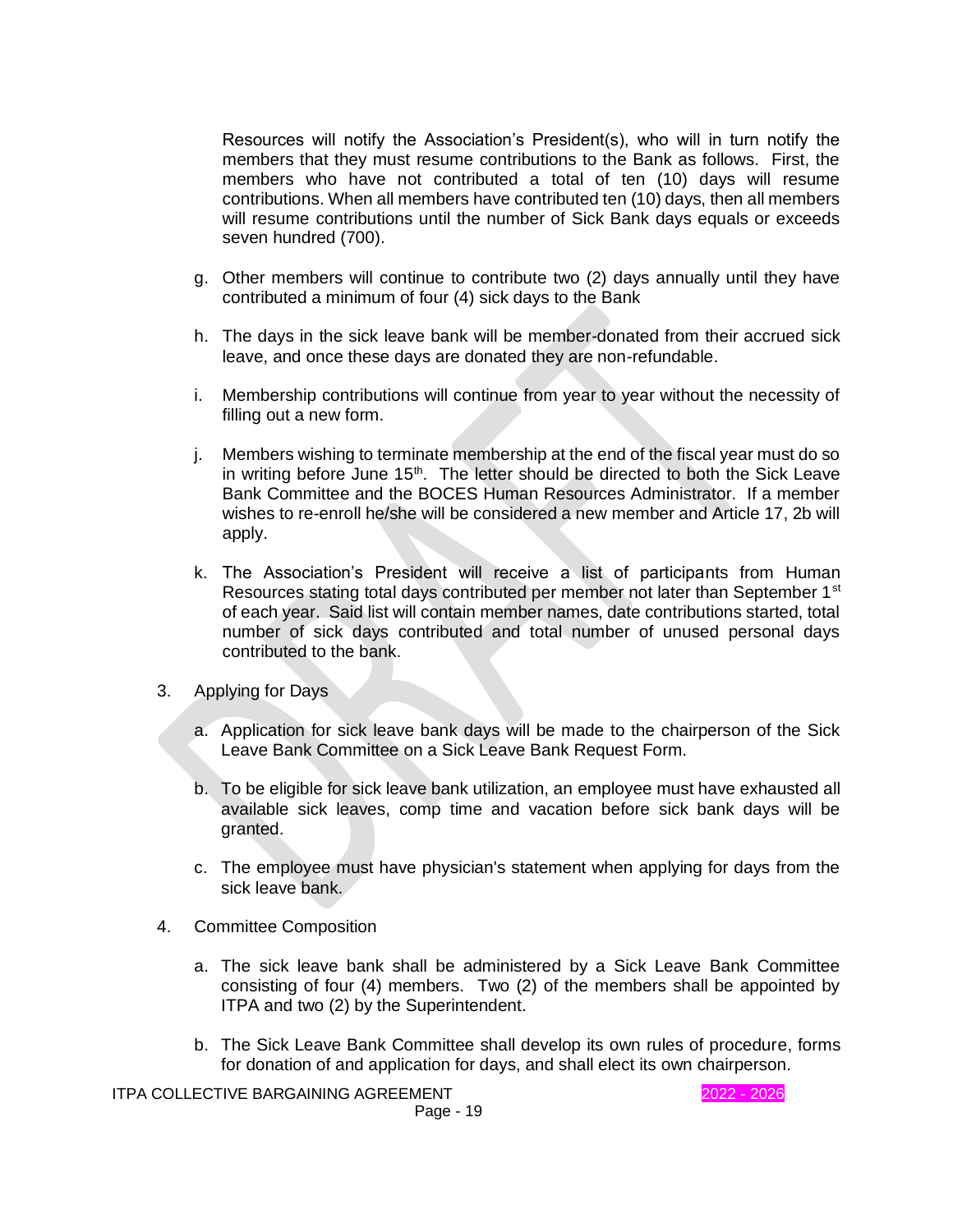- 5. Regulations
	- a. Benefits will be granted for catastrophic or long-term personal illness or injury only.
	- b. Consensus of the Sick Leave Bank Committee is necessary to approve an application for a grant.
	- c. The Sick Leave Bank Committee may allow benefits up to the number of days requested by an employee except that each grant shall not exceed sixty (60) work days. The maximum benefit per catastrophic or long-term illness or injury may not exceed one-hundred twenty (120) work days in any given fiscal year.
- D. Parental Leave

Any employee who is requesting a leave for a pregnancy related absence shall be granted, upon request accompanied by a physician's certification, an unpaid disability leave for up to twelve (12) consecutive weeks. BOCES employees who are members of the same household are required to split this up to twelve (12) weeks leave amongst themselves.

The employee must submit a written request to take leave to BOCES no later than four (4) weeks prior to the anticipated date of the leave date. For a pregnant employee, this leave shall be continuous with any sick leave used for pregnancy disability unless vacation days are used to bridge between the sick leave and the unpaid leave.

Should individuals decide not to return to work on the scheduled return date, they must notify BOCES, in writing, at least four (4) weeks prior to that date.

If employees are unable to perform their duties with the BOCES due to illness or disability due to the pregnancy, they may utilize sick leave as outlined in this Article. Employees wishing to use sick leave before or after the birth of a child must submit a physician's statement of disability.

Consistent with all other provisions of this Section, any employee who is adopting a child shall be granted, upon request and accompanied by written verification from the adoption agency, an unpaid parental leave for up to twelve (12) consecutive weeks. BOCES employees who are members of the same household are required to split this up to twelve (12) weeks leave amongst themselves.

#### E. Personal Leave

All personnel will receive five (5) personal business days per year with no reason required.

Except in unusual situations, personal leave should be requested at least three (3) days prior to the requested date of leave.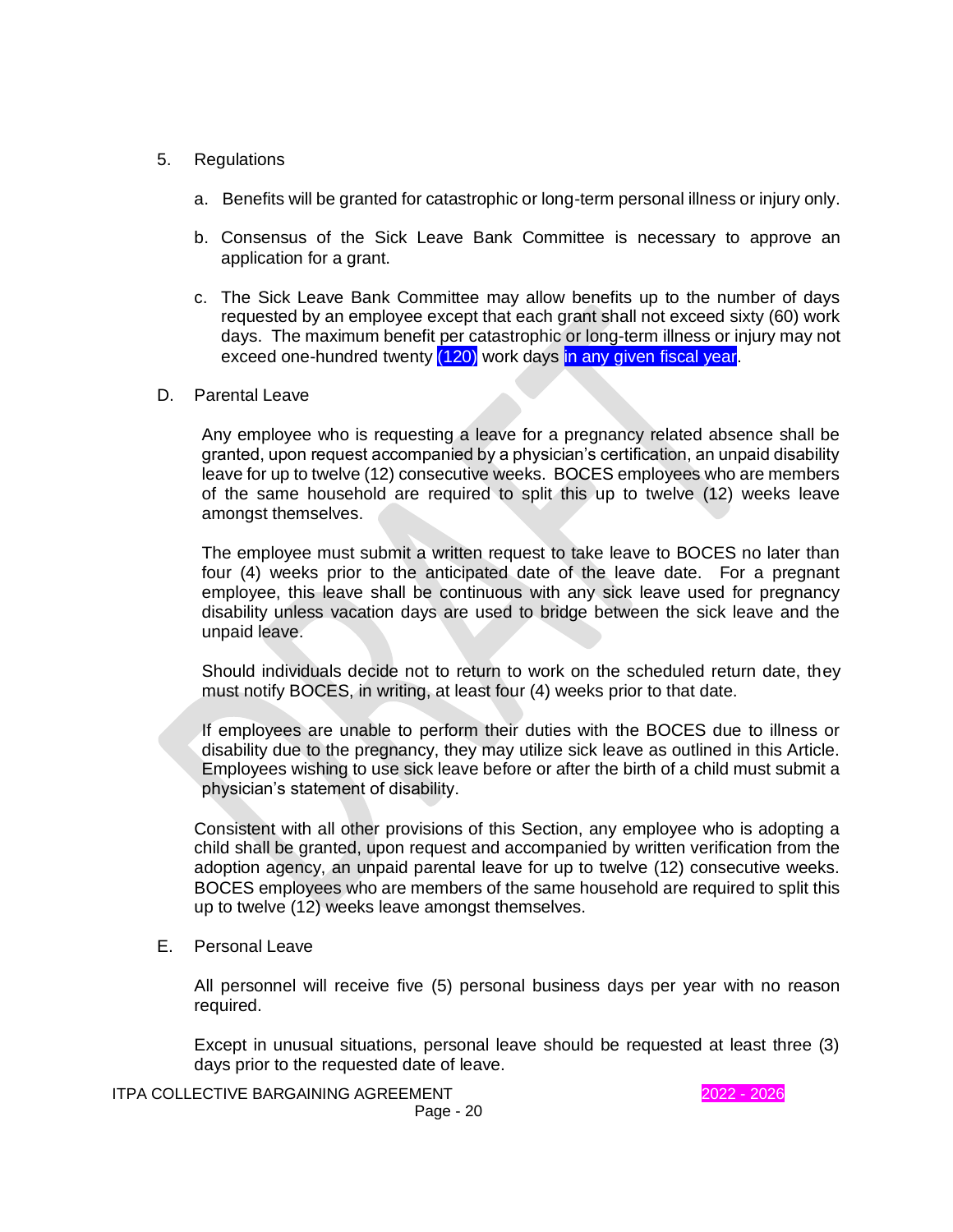Prior administrative approval must be received before use of said personal time.

Personal leave is not intended as an extension of a vacation period.

For all employees, any unused Personal Leave from the previous year (not to exceed four [4] Personal Days) shall be added to their individual Sick Leave accruals (see Section B of this Article) no later than July 10<sup>th</sup>. Any forfeited day of personal leave (fifth [5<sup>th</sup>] day only) will be automatically transferred to the Sick Bank on June 30.

F. Bereavement Leave

Up to five (5) days bereavement leave, applicable twice during any fiscal year, will be granted for death of a family member. **An employee is expected to provide management with written and reasonable notice of impending bereavement leave. Reasonable notice for this paragraph shall mean as much notice as possible with the intent of balancing the urgency for the employee and the obligations for the employer.**

- G. Jury Duty
- 1. An employee who is required to attend and serve as a juror will be paid the difference between the juror's fee and their regular pay for the time actually lost from work due to such jury duty.
- 2. It is understood that all employees, regardless of shift, will report back for work at any time when they are free from the responsibilities of jury duty for three (3) or more hours before the end of their normal scheduled work day.

# Article 18 **Health/Dental Insurance and Reimbursement**

A. During the term of the Agreement, the BOCES will participate in paying the premium to the extent of 95% of the premium for individual coverage and 85% of the premium for family coverage under the Excellus Blue Cross Blue Shield of CNY Southern Tier Region Classic Blue Region-wide Health Plan and Blue PPO-H Health Plan.

BOCES will establish one specific month during each fiscal year for members to make changes to their Health/Dental coverage.

Under both the classic Blue Region-wide Plan and the Blue PPO-H Plan prescription drug copays for both mail order and at a retail pharmacy are \$5, \$15, \$30, in accordance with tier structure and will be paid by the bargaining unit member.

Under the Classic Blue Region-wide Plan, prescriptions with a ninety (90) day fill at either a retail pharmacy or by mail order will be available for one copay (1-copay for each 90 day supply) at the \$5/\$15/\$30 tier rate.

Under the Blue PPO-H Plan prescriptions for 30 days at retail with one copay and 90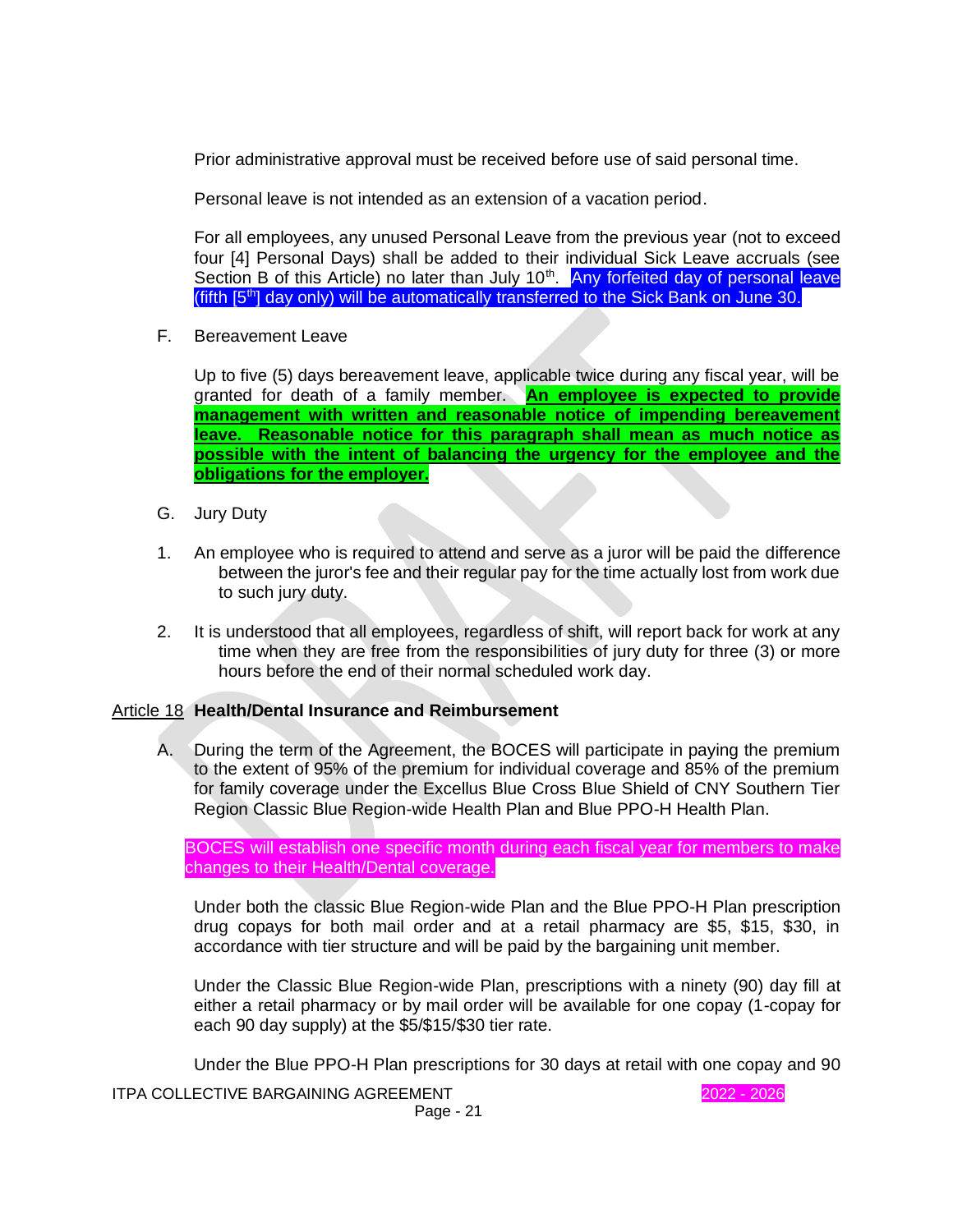days at mail order with 3 copays at the \$5 / \$15 / \$30 tier rate.

- B. BOCES will provide the Broome-Tioga BOCES Dental Plan (Delta Dental) that includes Basic, Supplemental Basic, Periodontics, Prosthetics and Orthodontics at the 95% individual, 85% family rate participation for all bargaining unit members. Any change in dental coverage shall be bargained.
- D. BOCES will reimburse employees for the loss or damage to eye glasses, hearing aids and prosthetic-type devices damaged as a result of the performance of their duties.

# D. HEALTH INSURANCE DECLINATION

All unit members who have been employed continuously for at least one calendar year are eligible for an annual payment in the event that the member, formally in writing, prior to July 1 each year, declines health insurance coverage of any kind from the BOCES. The unit member must maintain alternate group health insurance coverage in order to be eligible and proof of insurance is required. Medicare and Medicaid coverage does not qualify as alternate coverage under this section. Dental insurance coverage is specifically excluded from this section. The annual payment will be paid on a pro rata monthly basis over the course of the fiscal year pay periods. The payment will be the sum of \$1,800.00 for members who had previously elected or waived single coverage in the prior fiscal year and \$4,000.00 for members who had previously elected or waived family coverage in the prior fiscal year. Any unit member that was receiving a buyout incentive under the 2014 – 2018 CBA and is now ineligible to receive a buyout incentive under the 2018 – 2022 CBA, shall continue to receive a reduced buyout in the amount of \$2,000 per year for a family waiver and \$900 for an individual waiver as long as they remain out of the coverage as outlined in Article 18, Section D. In the event both spouses are employed by BOCES eligibility for payment under this section is as follows:

|   | <b>Scenario</b>                   | <b>Spouse 1</b>     | <b>Spouse 2</b>     |
|---|-----------------------------------|---------------------|---------------------|
| A | Both decline Insurance and attest | Eligible for Family |                     |
|   | they have other coverage          | Amount              | Not Eligible        |
| В | Spouse 1 elects family coverage,  |                     |                     |
|   | Spouse 2 declines                 | <b>Not Eligible</b> | <b>Not Eligible</b> |
| C | Spouse 1 elects family coverage,  |                     |                     |
|   | Spouse 2 elects family coverage   | Not Eligible        | Not Eligible        |
| D | Spouse 1 elects single coverage,  |                     | Eligible for Single |
|   | Spouse 2 declines                 | Not Eligible        | Amount              |
| Е | Spouse 1 elects single coverage,  | Not Eligible        | Not Eligible        |

ITPA COLLECTIVE BARGAINING AGREEMENT **1999 12021 - 2026** 2022 - 2026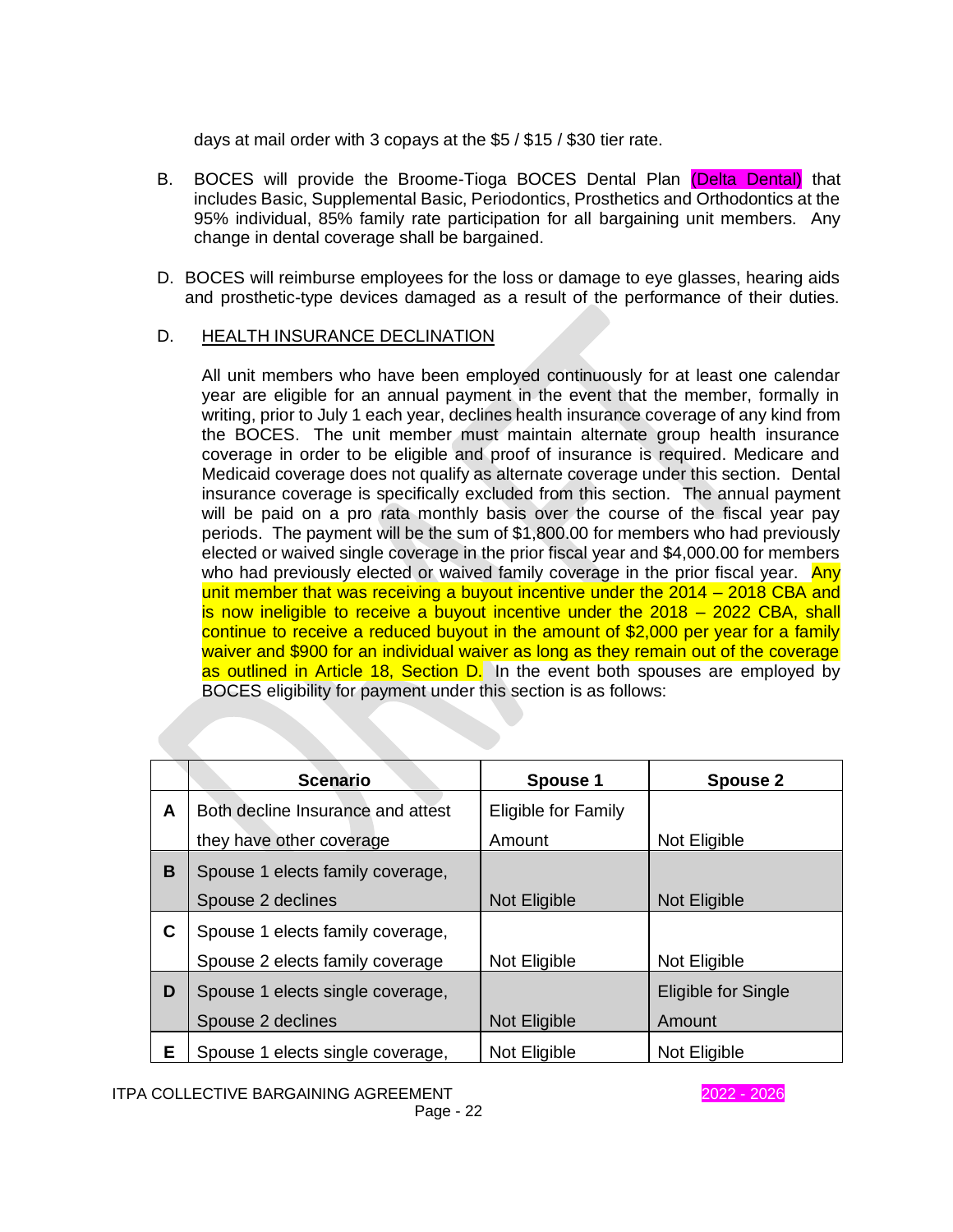| 2 elects single coverage<br>$-$ |  |
|---------------------------------|--|
|                                 |  |

E. Said plan shall continue the guarantee for disabled employees (up to two [2] years' coverage), retired employees at 50/35 percent participation rate (exclusive of those retirees that accept employment where they have equal or better health care coverage). For any retiree who is currently eligible for a 50/35 BOCES participation in his health insurance premium and who elects the two-person plan, the BOCES contribution will be 65% of the individual component of the premium and 35% of the dependent component of the premium. In the event of the retiree predeceasing a dependent spouse, the spouse will enjoy a 65% contribution to an individual health plan, provided that the surviving spouse does not remarry or become eligible for a health plan that provides equal or better benefits (Medicare excluded). Eligible retirees who opt for a Family Plan will continue to receive a 50/35 contribution from the BOCES. In this case, upon the retiree's death, BOCES would contribute up to 65% of the cost of the surviving spouse's individual plan only, with the same limitations, as above, regarding remarriage and other coverage eligibility. The District shall provide the appropriate health insurance at the 65% rate for individual retiree health insurance.

Effective July 1, 2010, Employees must have ten (10) or more years of service to BOCES to be eligible for health insurance benefits in retirement.

F. IRS-125 Flexible Spending and Premium Conversion

A flexible spending program will be provided to all employees at the beginning of the plan year effective October 1 each year or in accordance with the plan document. The minimum participation per employee is two-hundred (\$200) dollars annually. The maximum contribution level will remain within IRS regulations beginning October 1, 2018.

Employee contributions to health and dental premiums will be deducted in accordance with IRS-125 "premium conversion", unless the employee declines, in writing, to participate in the premium conversion plan.

G. Employee Assistance Program

BOCES will provide an employee assistance program.

#### Article 19 **Retirement**

A. The BOCES will participate in the New York State & Local Retirement Plan 75-I, and the appropriate Teachers Retirement Plan. Retirement in this entire agreement is defined as retiring for the purpose of collecting a pension from the NYSLRS/NYSTRS Retirement System.

B. Each bargaining unit member who retires after July 1, 2018 2022 will be eligible for an award of money. This award shall be seventy-five (\$75) eighty five (\$85) dollars times the

ITPA COLLECTIVE BARGAINING AGREEMENT 2022 - 2026 Page - 23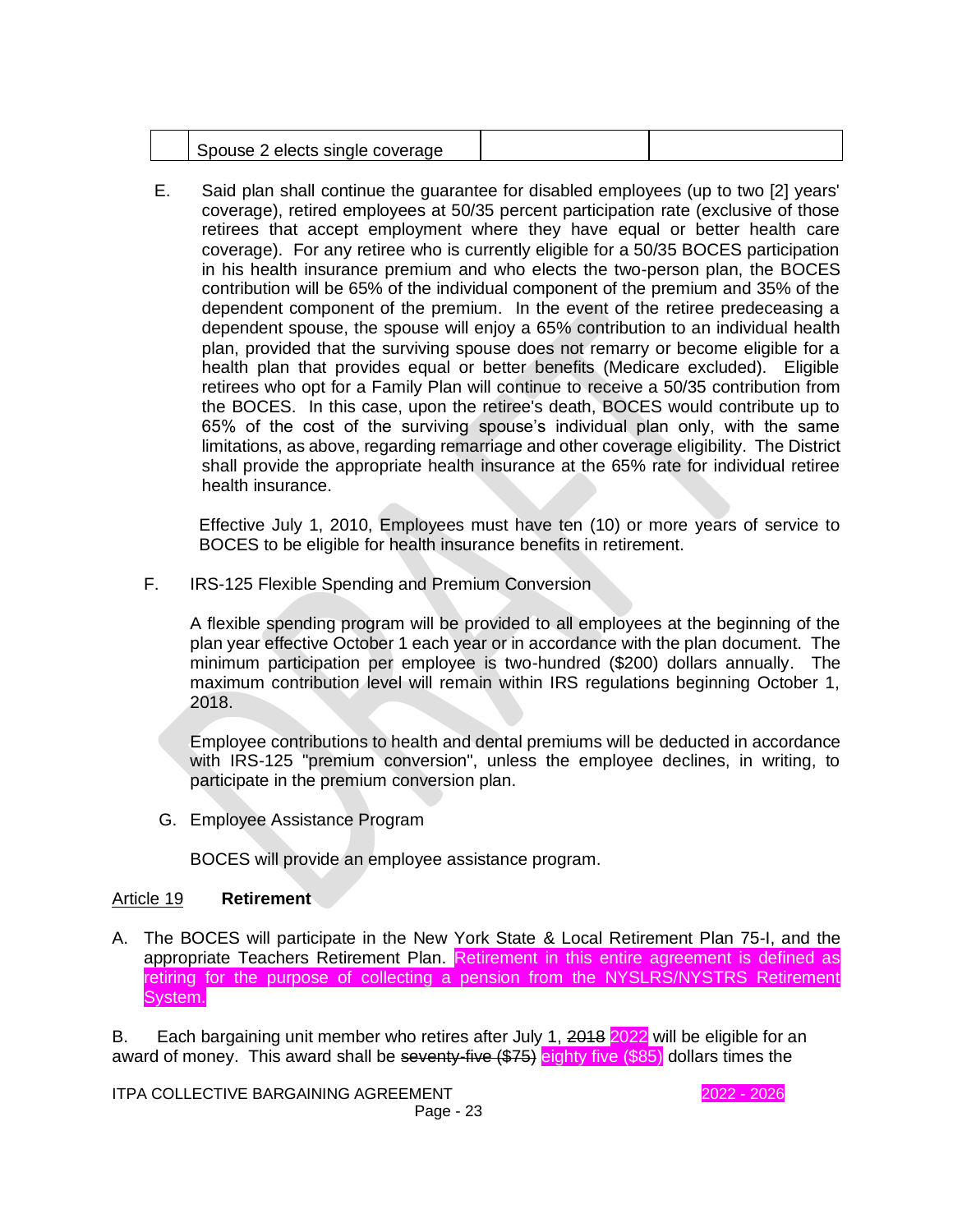number of unused sick days the bargaining unit member has, to a limit of two hundred fifty (250) three hundred (300) days. Such contribution will be made to a 403(b) program able to accept employer contributions as defined in the Internal Revenue Code. Early Retirement Notice Incentive

> A Retirement Early Notice Incentive will be paid if the retiring employee that has worked consecutively at BT BOCES for more than 10 years and who provides at least 6 months advance notice in writing to the Board Clerk will receive \$5,000 dollars. Such contributions will be made to a 403(b) program able to accept employer contributions as defined in the Internal Revenue Code.

- C. Mandatory Clauses
- 1. **No Cash Option** No employee may receive cash in lieu of or as an alternative to any of the Employer's Non-elective Contribution(s) described herein.
- 2. **Contribution Limitations** In any applicable year, the maximum Employer Contribution shall not cause an employee's 403(b) account to exceed the applicable contribution limit under Section 415(c)(1) of the Code, as adjusted for cost-of-living increases. For Employer Nonelective Contributions made post-employment to former employees' 403(b) account, the Contribution Limit shall be based on the employee's compensation, as determined under Section 403(b)(3) of the Code and in any event, no Employer Non-elective Contribution shall be made on behalf of such former employee after the fifth taxable year following the taxable year in which that employee terminated employment.

In the event that the calculation of the Employer Non-elective Contribution referenced in any of the preceding paragraphs exceed the applicable Contribution Limits, the excess amount shall be handled by the Employer as follows:

A. For all members in the New York State Teachers' Retirement System ("TRS") with a membership date before June 17, 1971, the Employer shall first make an Employer Nonelective Contribution up to the Contribution Limit of the *Internal Revenue Code* and then pay any excess amount as compensation directly to the Employee. In no instance shall the Employee have any rights to, including the ability to receive, any excess amount as compensation unless and until the Contribution Limit of the *Internal Revenue Code* are fully met through payment of the Employer's Non-Elective Contribution; and

 B. For all members in the New York State Teachers Retirement System ("TRS") with a membership date in the TRS on or after June 17, 1971, and for all members in the New York State Employees' Retirement System regardless of their membership date, the Employer shall first make an Employer Non-elective Contribution up to the Contribution Limit of the *Internal Revenue Code*. To the extent that the Employer Non-elective Contribution exceeds the contribution Limit, such excess shall be reallocated to the Employee the following year as an employer Non-elective Contribution (which Contribution shall not exceed the maximum amount permitted under the Code), and in January of each subsequent year for up to four (4)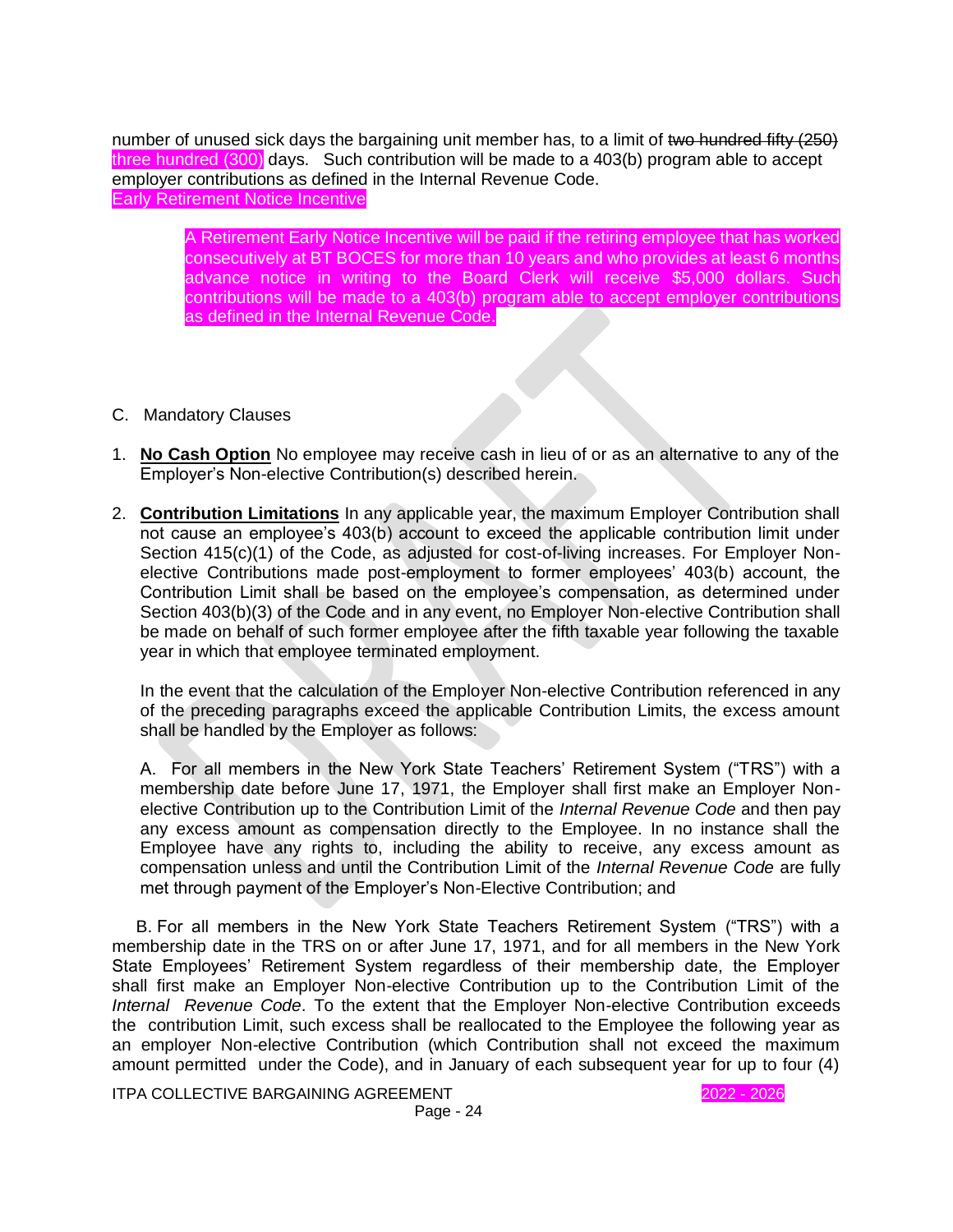years after he year of the Employee's employment severance, until such time as the employer Non-elective contribution is fully deposited into the Employee's 403(b) account. In no case shall the Employer non-elective Contribution exceed the Contribution Limit of the *Internal Revenue Code*

- 3. **403(b) Accounts** Employer contributions shall be deposited into the 403(b) account selected by employee to receive Employer contributions, provided such account will accept Employer Non-elective Contributions. If the employee does not designate a 403(b) account to receive Employer's contributions, or if the account designated will not accept Employer's Non-elective Contributions for any reason, then Employer shall deposit contributions, in the name of the employee, into the endorsed 403(b) program.
- 4. **Tier I Adjustments** Tier I members with membership dates prior to June 17, 1971, Employer Non-elective Contribution hereunder will be reported as non-regular compensation to the New York State Teachers' Retirement System.
- 5. This MOA shall be subject to IRS regulations and rulings. Should any portion be declared contrary to law, then such portion shall not be deemed valid and subsisting, but all other portions shall continue in full force and effect. As to those portions declared contrary to law, the Association and Employer shall promptly meet and alter those portions in order to provide the same or similar benefit(s) which conform, as closest as possible, to the original intent of the parties.
- 6. This MOA shall further be subject to the approval of the 403(b) Provider, which shall review the MOA solely as a matter of form and as the provider of investment products designed to meet the requirements of Section 403(b) of the *Internal Revenue Code*. Upon request, ING Life Insurance and Annuity Company ("ILIAC") agrees to provide the Employer with ILIAC's standard hold harmless agreement where the Employer has selected ILIAC as the provider of 403(b) accounts for receipt of Employer Non-elective Contributions.

7. Both the Employer and Employee are responsible for providing accurate information to the 403(b) Provider. This information includes both Elective and Employer Non-Elective Contributions and the amount of the participant's Includible Compensation.

8. **Employer Non-Elective Contribution Equal to Termination Pay** The Employer agrees to make an Employer Non-elective Contribution to the 403(b) account of each covered employee, who severs their employment with the Employer during the contract year and who is eligible to apply for and who commences their retirement from the state sponsored retirement system. The amount of Employer's contribution for each eligible employee shall equal the value of each such employee's accumulated leave days, determined in accordance with this Article. The Employer shall make the maximum contribution permitted under Section 415(c)(1) of the Internal Revenue Code of 1986, as amended, for the year in which the employee severs employment. The Employer shall deposit the contribution no later than **90** days, following the employee's severance date.

In the event of the retired employee's death, any balance held by BOCES will be paid to the estate of the retiree.

ITPA COLLECTIVE BARGAINING AGREEMENT 2022 - 2026 Page - 25

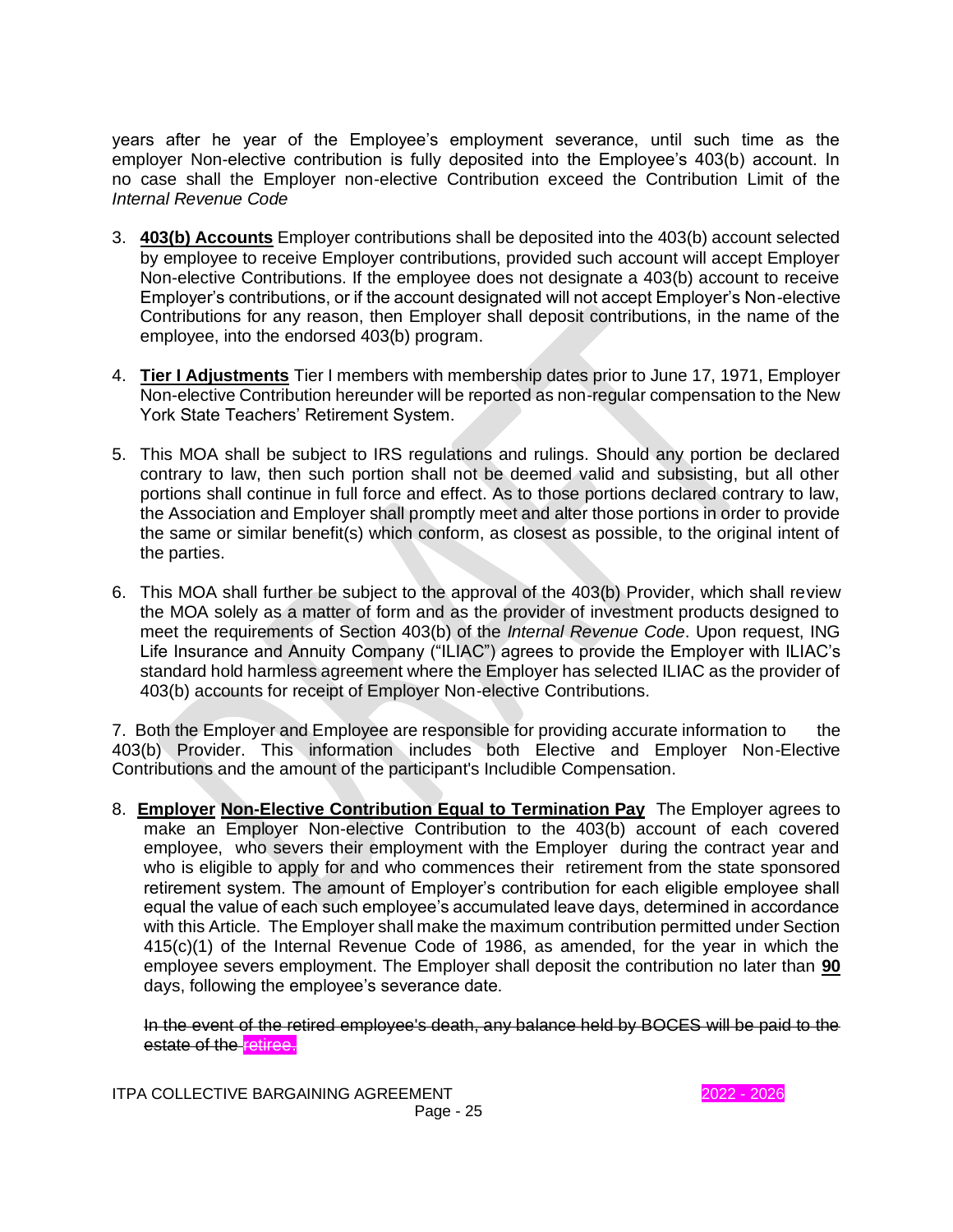# Article 20 **Seniority**

- A. In relation to seniority, Civil Service law and Education law will apply.
- B. In reduction of work force, the BOCES will give employees so affected, based on seniority within classification, fifteen (15) working days notice of such layoff. The ITPA representatives will receive a copy of said notice.
- C. If a reduction in work force is being considered, a seniority listing within classification will be made available to ITPA representatives.

#### Article 21 **New Hire**

- A. Job openings will be posted, by management, for ten (10) working days. Any person desiring such position may apply for and be given consideration under the terms of this Article.
- B. Every new hire placed in a position covered by this Agreement must serve a probationary period. The purpose of this period is to allow the immediate supervisor time to evaluate performance of the employee before permanent status is confirmed.

If a probationary employee is to be terminated, he/she will be given prior notification stating the reason for termination, and the probationary employee will have the right to meet with his/her supervisor to discuss the reason.

C. Certified personnel shall follow those requirements as defined by law.

# Article 22 **Personnel File**

- A. Any employee will have the right, upon notice of one (1) working day, to review his/her personnel file in the presence of a BOCES official designated by the Superintendent for that purpose. Upon request, the employee will receive a copy of any document in the personnel folder and may answer anything deemed to be adverse, or which he/she believes to be unjust. All confidential communications from the employee's former employer(s) shall be removed prior to this review.
- B. Material designated for the personnel file will have "cc: Personnel File" placed on that material. Material destined for the employee's file will not be placed in the file until after the employee has been notified that such materials are to be placed in the file.

#### Article 23 **Personal Vehicle Use and Travel Expenses**

Any employee covered by this Agreement who is required by the BOCES and authorized in advance by his/her supervisor to use a personal vehicle in performance of duties on behalf of the BOCES, will be reimbursed for mileage so incurred at the prevailing IRS

ITPA COLLECTIVE BARGAINING AGREEMENT **1999 12021 - 2026** 2022 - 2026